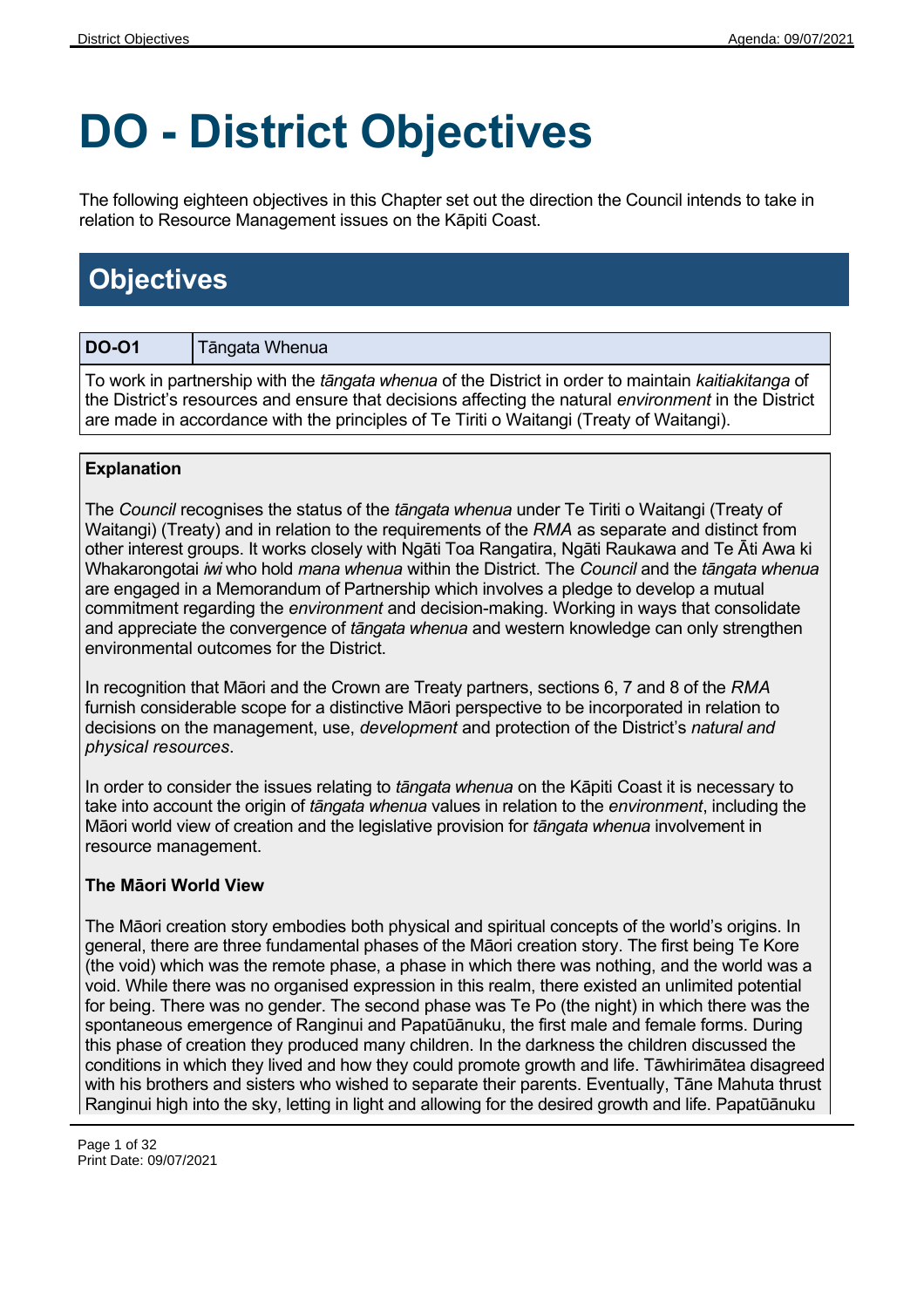became the earth. Thus, the third phase came about and became known as Te Ao Marama (the world of light).

These three phases are helpful in understanding the relationship Māori have with the physical and spiritual worlds, and the interconnectedness of people and their local environments. Generally, a Māori worldview in relation to the *environment* encapsulates the following principles:

- 1. humankind's contribution is to enhance and maintain the life support systems of Papatūānuku;
- 2. people should treat Papatūānuku with love and respect in recognition of her life-supporting function, her role in the creation of the natural world, and her place in *whakapapa*; and
- 3. humankind do not own Papatūānuku, but are recipients, and therefore stewards, of the natural *environment*.

#### **The Principles of the Treaty**

The legislative mandate for *tāngata whenua* involvement in the resource management system comes from recognition of the centrality of the Treaty to the management of natural resources. The *RMA* requires the principles of the Treaty to be taken into account by decision makers in the exercise of their responsibility to *tāngata whenua*. The *Council* endorses five principles as being a current reflection of the purpose and intent of the Treaty as interpreted by the Courts, which are relevant to the sustainable management of *natural and physical resources*. The five principles are:

- 1. mutually-beneficial relationship;
- 2. active protection;
- 3. *iwi* self-regulation;
- 4. shared decision-making; and
- 5. the right to *iwi*/*hapū* resource development.

The principle of mutually-beneficial relationship includes the duty to act reasonably and in good faith and imposes a duty on both *tāngata whenua* and the *Council* to interact with reason and respect. The fundamental message of the Treaty is one of balance. Therefore, assertions of rangatiratanga over certain resources are not attacks on the *mana* of the Crown to make law in respect of Māori resources, but simply expressions of the obligation to ensure that the right of *tāngata whenua* to act in accordance with their own values is given an appropriate priority.

The second principle of active protection denotes a duty that is not merely passive but extends to active protection of Māori resources and other guaranteed *taonga* to the fullest extent practicable. In the context of the *RMA*, what is to be protected under this principle is a continuing capacity for *tāngata whenua* to exercise self-regulated decision-making authority over those resources important to them.

Generally, this obligation has a three-fold application. Firstly, as far as practicable*, tāngata whenua* should be protected from restrictions imposed by legislation, plan or policy which prevent or limit them using their land and resources according to their cultural preferences.

Secondly, *tāngata whenua* should be protected from the adverse *effects* of the activities of others on their ability to use their resources, both in biophysical and spiritual terms. Thirdly, resources should be directed towards informing and supporting *tāngata whenua* in the development of resource management strategies which reflect the cultural and spiritual preferences, and in their participation in local government.

The principle of *iwi* self-regulation recognises that *tāngata whenua* can retain responsibility and control of the management and allocation of resources over which they wish to retain control. This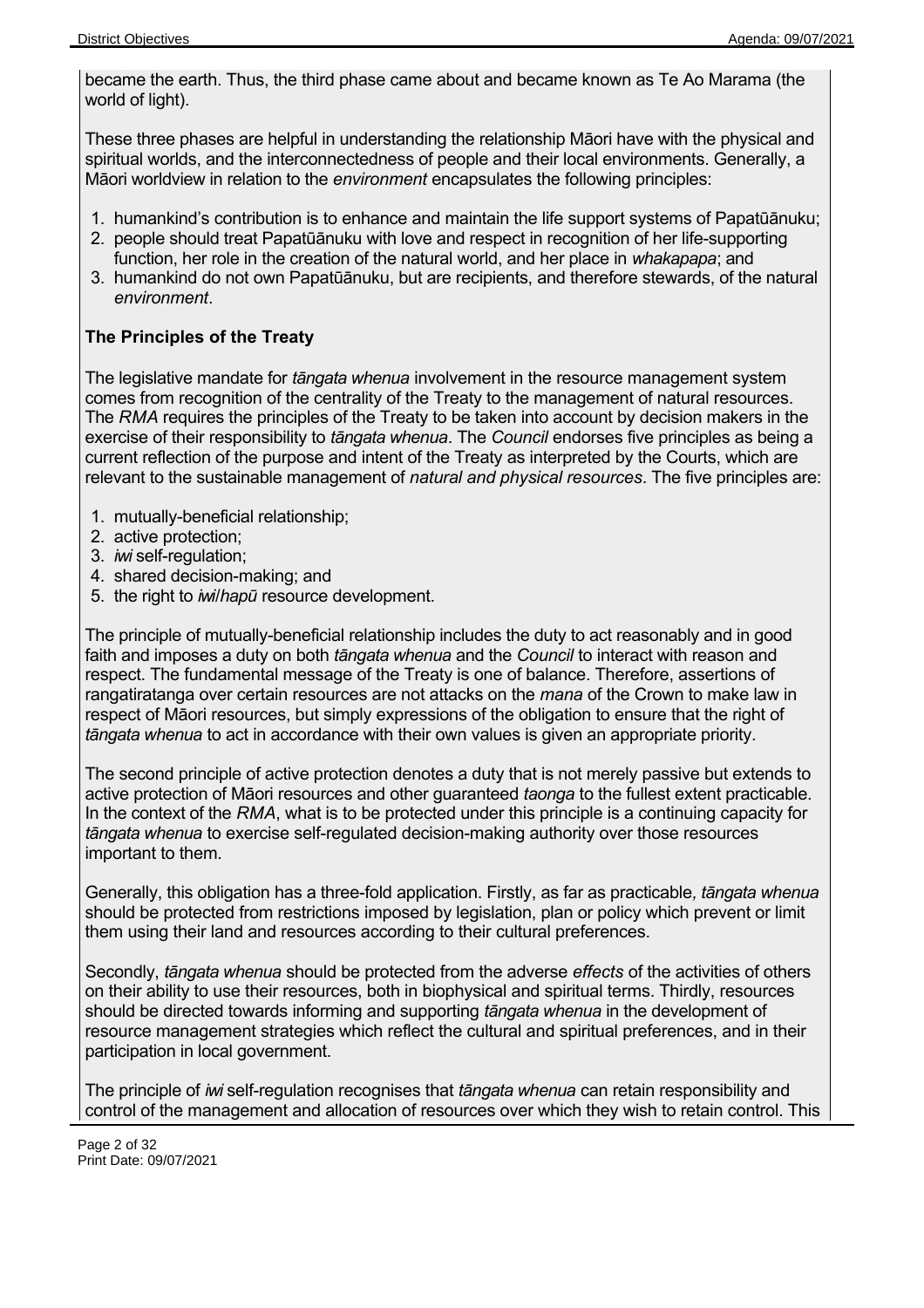involves the right to develop these resources to meet *iwi* social and economic needs. Application of this principle involves recognising the right of *tāngata whenua* to exercise *tino rangatiratanga*. The use of the term "rangatiratanga" in the context of the Treaty denotes an institutional authority to control the exercise of a range of user rights in resources, including conditions of access, use and conservation management.

The transfer of powers provision in section 33 of the *RMA* is a practical way in which the *Council* could give *effect* to *tino rangatiratanga*. The nature of any function to be transferred to an *iwi* authority would depend on the type of resource, the scale of the *development* project and the particular cultural and spiritual significance that the resource has to *tāngata whenua*.

The principle of shared decision-making requires the *Council* to allow the *tāngata whenua* to be a full party in the decision-making process. *Kāwanatanga* as ceded by *tāngata whenua* under Article 1 of the Treaty gave the Crown the right to govern and to make laws applying to everyone. The delegation of resource management powers by the Crown to local authorities under the *RMA* means that those authorities can make policies, set objectives and make rules affecting the management of *natural and physical resources*, subject to the guarantee of *tino rangatiratanga* to Māori and recognition of the partnership between Māori and the Crown.

This principle of *iwi*/*hapū* resource development recognises that *tāngata whenua* are not bound in the exercise of rangatiratanga and *kaitiakitanga* to the methods and technologies available at the signing of the Treaty but have the right to take advantage of new technology. Article III of the Treaty gave to Māori the same rights and duties as other New Zealand citizens. The Treaty guaranteed to Māori the retention of their property under Article II, and the choice of developing those rights under Article III. In pursuing development, *tāngata whenua* may choose to pursue non-traditional uses of their resources instead of, or complementary to, their traditional practices. Recognition of the ability and needs for *iwi/hapū* to develop their resources in a manner which achieves the purposes of the *RMA* is a fundamental principle embodied in the Treaty.

#### **Consultation with Tāngata Whenua**

Effective, early and meaningful consultation is an integral and necessary component of resource management decision-making and should include:

- a genuine invitation to give advice and a genuine consideration of advice given;
- the provision of sufficient information so as to allow *tāngata whenua* to make an informed assessment of the proposal and determine their response to it; and
- the obligation to be willing to change plans or proposals, if that is the result of consultation.

The Courts have adopted a holistic application of sections 6(e), 7(a) and 8 of the *RMA*. All these sections are relevant when making decisions.

#### **Recognition of** *Kaitiakitanga*

It is important to understand that *kaitiaki*, and the exercise of their responsibilities, *kaitiakitanga*, are a part of Māori cultural and spiritual belief, rooted in the values of Māori society. That society cannot be fully understood without reference to those values. Therefore, in determining the characteristics of *kaitiakitanga*, decision makers need to understand that the meaning of these concepts to Māori will be the crucial factor.

*Kaitiakitanga* is a term that denotes the package of tikanga or practices which have a primary objective in sustaining the *mauri* of *natural and physical resources*. Inherent in the notion of *kaitiakitanga* is the understanding that members of the present generation have responsibility,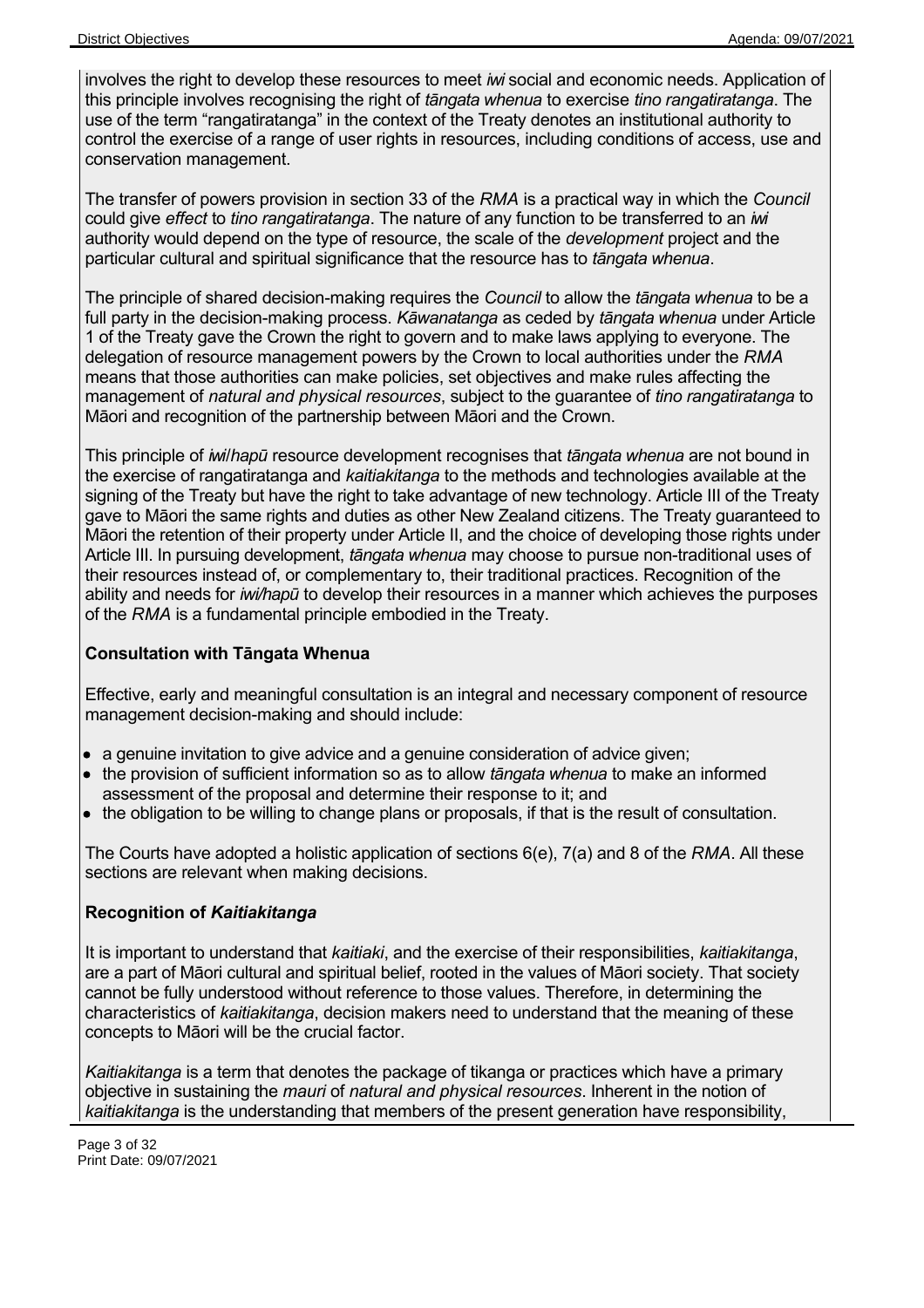passed to them by preceding generations, to care for their natural *environment* by protecting the *mauri*. *Kaitiakitanga* is inextricably linked to *tino rangatiratanga* as it may only be practiced by those *iwi, hapū* or whānau who possess *mana whenua* in their *iwi* area.

#### **Issues**

Specific issues related to *tāngata whenua* on the Kāpiti Coast include:

- understanding the relationship of Māori people and their culture and traditions with their ancestral lands, water, sites, *waahi tapu*, and other *taonga*;
- how to take into account the principles of the Treaty;
- how best to provide for the views of the *tāngata whenua* through resource management; and
- protection of sites of cultural importance and characteristics of the *environment* of special significance to *tāngata whenua*.

| <b>DO-02</b> | Ecology and Biodiversity |
|--------------|--------------------------|
|--------------|--------------------------|

To improve indigenous biological diversity and ecological resilience through:

- 1. protecting areas of *significant indigenous vegetation* and *significant habitats of indigenous fauna*;
- 2. encouraging restoration of the ecological integrity of indigenous ecosystems;
- 3. enhancing the health of terrestrial and aquatic ecosystems; and
- 4. enhancing the *mauri* of *waterbodies*.

#### **Explanation**

The *RMA* has as its purpose "to promote the sustainable management of *natural and physical resources*". Sustainable management is identified as meaning "managing the use, development, and protection of *natural and physical resources* in a way, or at a rate, which enables people and communities to provide for their social, economic, and cultural wellbeing and for their health and safety while —

- sustaining the potential of *natural and physical resources* (excluding minerals) to meet the reasonably foreseeable needs of future generations;
- safeguarding the life-supporting capacity of air, water, soil, and ecosystems.

Section 7 (d) of the *RMA* requires particular regard to be had to the intrinsic values of ecosystems. The *RMA* places major emphasis on both the value of ecosystems and their healthy functioning. Ecosystems and ecological processes are central to how the natural *environment* will be sustained over time.

In ecology, resilience is the capacity of an ecosystem to respond to a disturbance by resisting damage and recovering quickly. Resilience is therefore critical to the sustainability of New Zealand's indigenous flora and fauna, to its waterways, to air and ultimately to enabling people to provide for their social, economic and cultural wellbeing. A more diverse and resilient ecosystem is better able to withstand environmental stress and has a greater chance of adapting to environmental change. The sustainable management of natural resources in the District cannot be achieved if biodiversity is not recognised and protected.

Biodiversity is the degree of variation of a life forms within a given species, ecosystem, or an area. Before human habitation the Kāpiti Coast had a rich biodiversity. Pressures from settlement and *development* have however impacted on the natural *environment* to the point that by 2001 only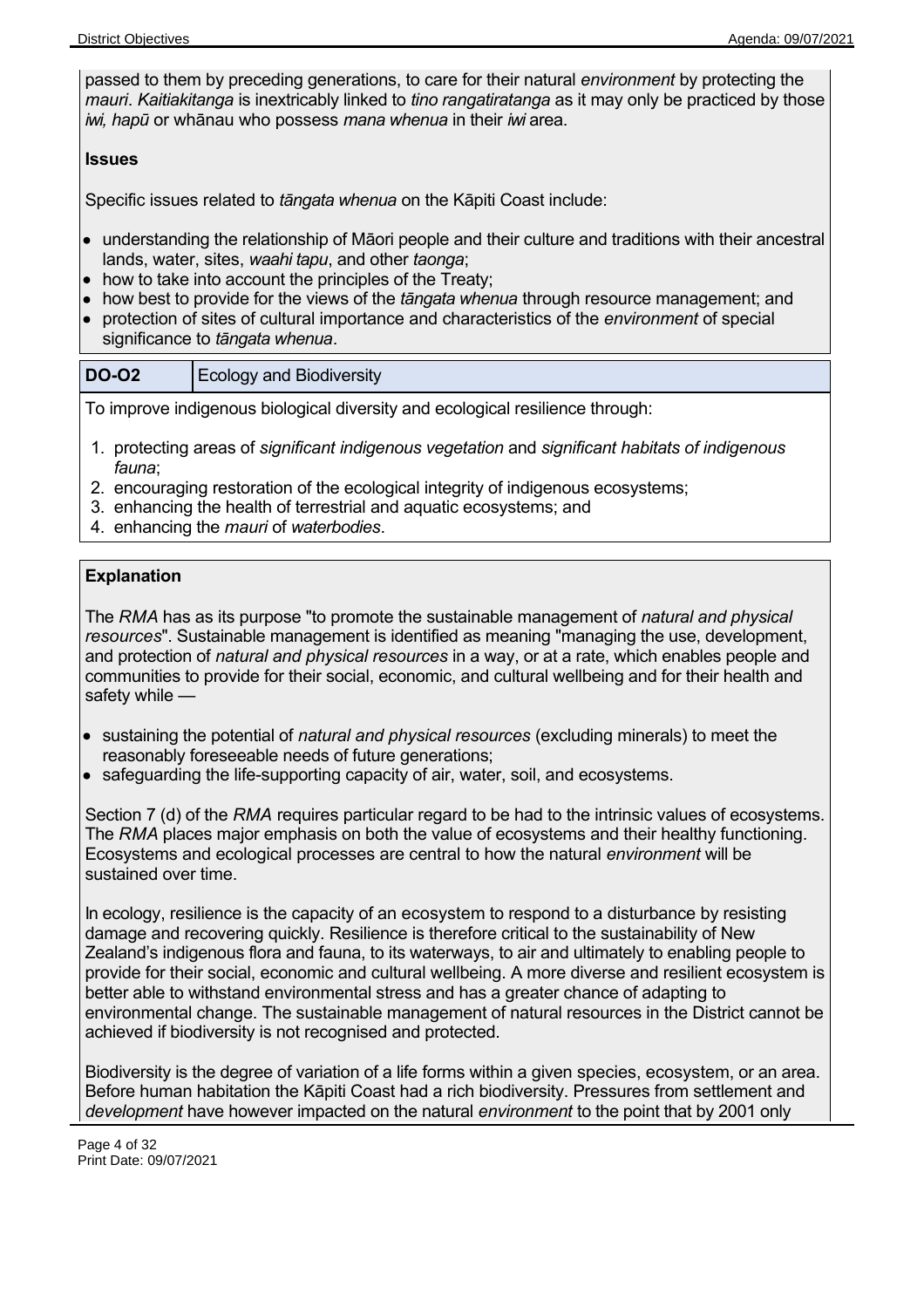300ha, or 1.8 per cent of the District's coastal plains were covered in native bush.

Following European settlement in Kāpiti, the dunelands, lowlands and foothills were rapidly cleared for *farming*, forestry, settlement or roads. *Wetlands* were drained, estuaries and riparian margins modified and lakes and waterways often became polluted. Only the mountain ranges retained large continuous tracts of native forest, but these contain a fraction of their original fauna because of introduced predators and browsers such as rats, stoats, cats, deer and possums.

The *Council* seeks to capitalise on what remains of its indigenous biodiversity. Kāpiti Island is renowned as one of the few accessible places where threatened species flourish and where the lost natural world of the mainland can be found. The District's biodiversity has profound environmental, cultural and economic benefits that extend far beyond the welfare of native plants and animals. A major issue facing the Kāpiti Coast that needs to be addressed is biodiversity decline.

A number of activities continue to adversely affect remaining biodiversity and natural habitats and ecosystems. The biological diversity or life-supporting capacity of ecosystems, and natural resources and their quality and intrinsic values are being lost or degraded when they are fragmented, isolated or damaged by inappropriate *subdivision*, use or *development* and the introduction of pests and weeds. The *mauri* (life force) of many of the District's freshwater ecosystems has been degraded by increasing demands for land and water and activities such as vegetation clearance, *earthworks* and discharges.

Biodiversity alone will not make a system resilient. The quality of habitat and ecosystems is an important factor in both sustaining *indigenous vegetation* and supporting rapid recovery from harm. *Indigenous vegetation* plays an important role in the preservation of the *natural character* of *wetlands* and riparian margins. *Indigenous vegetation* provides excellent habitat for indigenous fauna and is a conservator of water quality and soil stability. It is essential the District retains and enhances the extent and biodiversity of *indigenous vegetation*. Today, the main threats to indigenous forest are clearance for residential living, pasture, exotic forestry and *development*, stock grazing and plant and animal infestation.

Pressures from *subdivision*, land use and *development* activities mean it is important to protect the remaining areas of significant indigenous flora and fauna on a long-term sustainable basis. While significant areas in the District are already in public ownership and legally protected (i.e. Tararua Forest Park and Queen Elizabeth Park); outside these areas many remaining areas of remnant indigenous forest and *wetlands* have no legal protection. These areas need to be actively managed in a way that ensures their continued existence and enhancement.

For the *tāngata whenua*, indigenous biodiversity is an integral aspect of their world view, and they have a special role and responsibilities as *kaitiaki* of our indigenous biodiversity. Many of the natural features and qualities of the *environment* that are important for their intrinsic or scientific value have cultural significance to the *tāngata whenua*. All components of ecosystems, both living and non-living, possess the spiritual qualities of *tapu*, *mauri, mana*, and wairua. The control of adverse *effects* of activities on biodiversity values is central to issues concerning the relationship of the *tāngata whenua* to the land.

Enhancement of the health of terrestrial and aquatic ecosystems is a means of ensuring that the *mauri* of *waterbodies* is enhanced. Maintaining and enhancing ecosystems in *waterbodies* is a Regional *Council* function, the District *Council* is responsible for managing land use which ultimately affects *water* quantity and quality.

**DO-O3** Development Management

Page 5 of 32 Print Date: 09/07/2021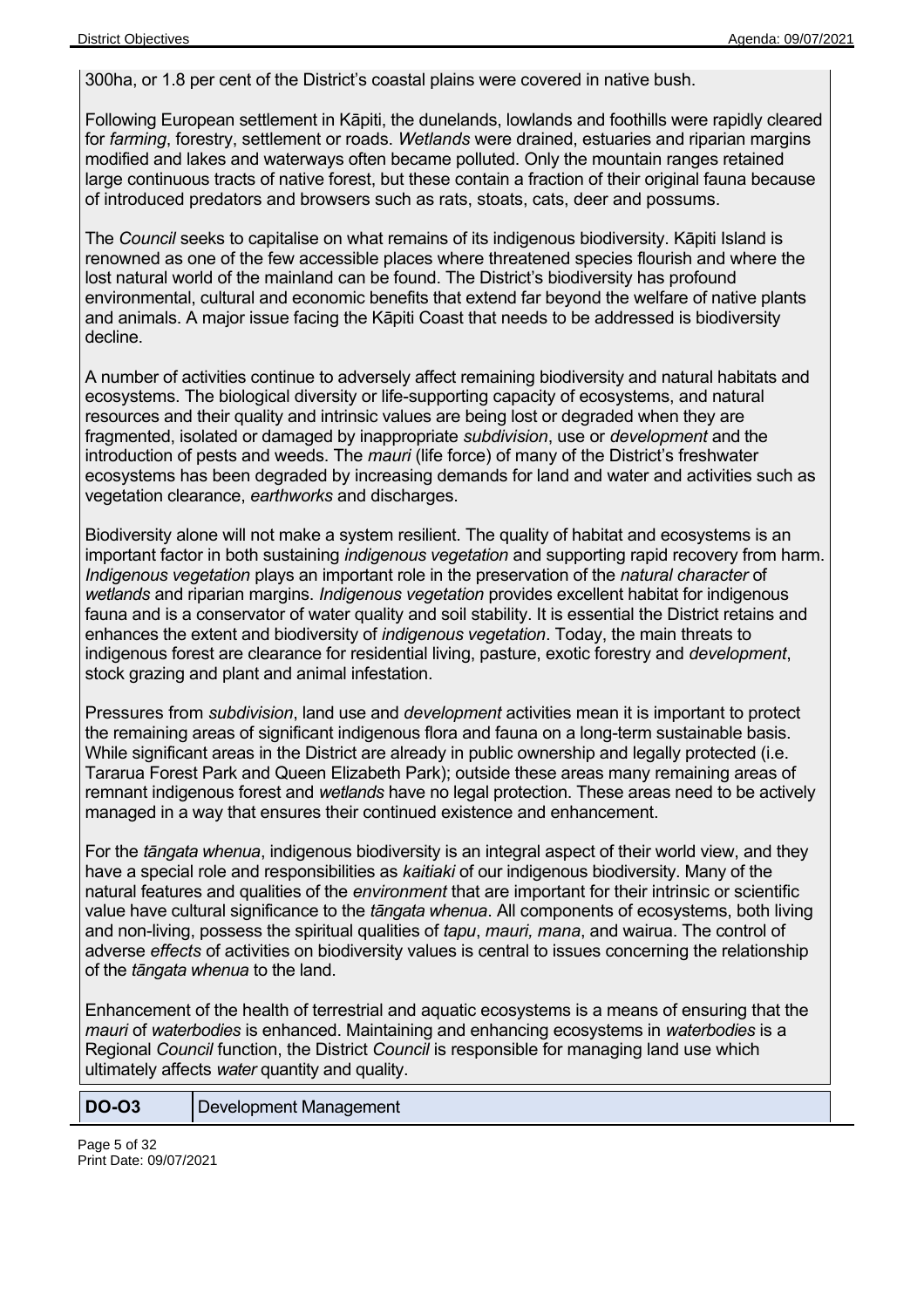To maintain a consolidated urban form within existing urban areas and a limited number of identified growth areas which can be efficiently serviced and integrated with existing townships, delivering:

- 1. urban areas which maximise the efficient end use of energy and integration with infrastructure;
- 2. a variety of living and working areas in a manner which reinforces the function and vitality of centres;
- 3. resilient communities where development does not result in an increase in risk to life or severity of damage to property from natural hazard events;
- 4. higher residential densities in locations that are close to centres and public open spaces, with good access to public transport;
- 5. management of development in areas of special character or amenity so as to maintain, and where practicable, enhance those special values;
- 6. sustainable natural processes including freshwater systems, areas characterised by the productive potential of the land, ecological integrity, identified landscapes and features, and other places of significant natural amenity;
- 7. an adequate supply of housing and areas for business/employment to meet the needs of the District's anticipated population which is provided at a rate and in a manner that can be sustained within the finite carrying capacity of the District; and
- 8. management of the location and effects of potentially incompatible land uses including any interface between such uses.

#### **Explanation**

#### **The Development Pattern for the Kāpiti Coast**

The natural and physical characteristics of the District have been subject to significant change over a relatively short period of time, with a large proportion of this change attributed to human settlement and *development*. In turn, the form of settlement in Kāpiti has largely been shaped by three elements, being:

- natural features, particularly the Ōtaki and Waikanae Rivers and their estuaries;
- the main locations of pre-European Māori settlement; and
- the establishment of the railway and then the *State Highway*.

Māori settlement patterns within the District prior to European settlement consisted of seasonal settlements associated with harvest, particularly fishing, and permanent settlements of varying sizes along the coast. Significant sites and buildings associated with the social, economic, spiritual and political heart of whānau and *hapū* were located within some of the larger and more permanent settlements. The marae was the site where formal whānau, *hapū* and *iwi* meetings, as well as tangihanga and other ceremonies, took place under protocol or kawa that managed the placement and lifting of *tapu*. Some marae had status as matua marae while others might be more whānau-based. Key buildings were located around the marae.

These areas became the initial focus of post 1830 settlement and consequently set out the main settlement pattern for the District. In particular, this period of change was shaped by:

- 1. wars throughout the North Island using the new muskets which profoundly changed the balance of power and influence between *iwi* and *hapū*;
- 2. consequent migration of Ngāti Toa, Ngāti Raukawa and Te Āti Awa into and through the District;
- 3. the use of Kāpiti Island as a defensive stronghold;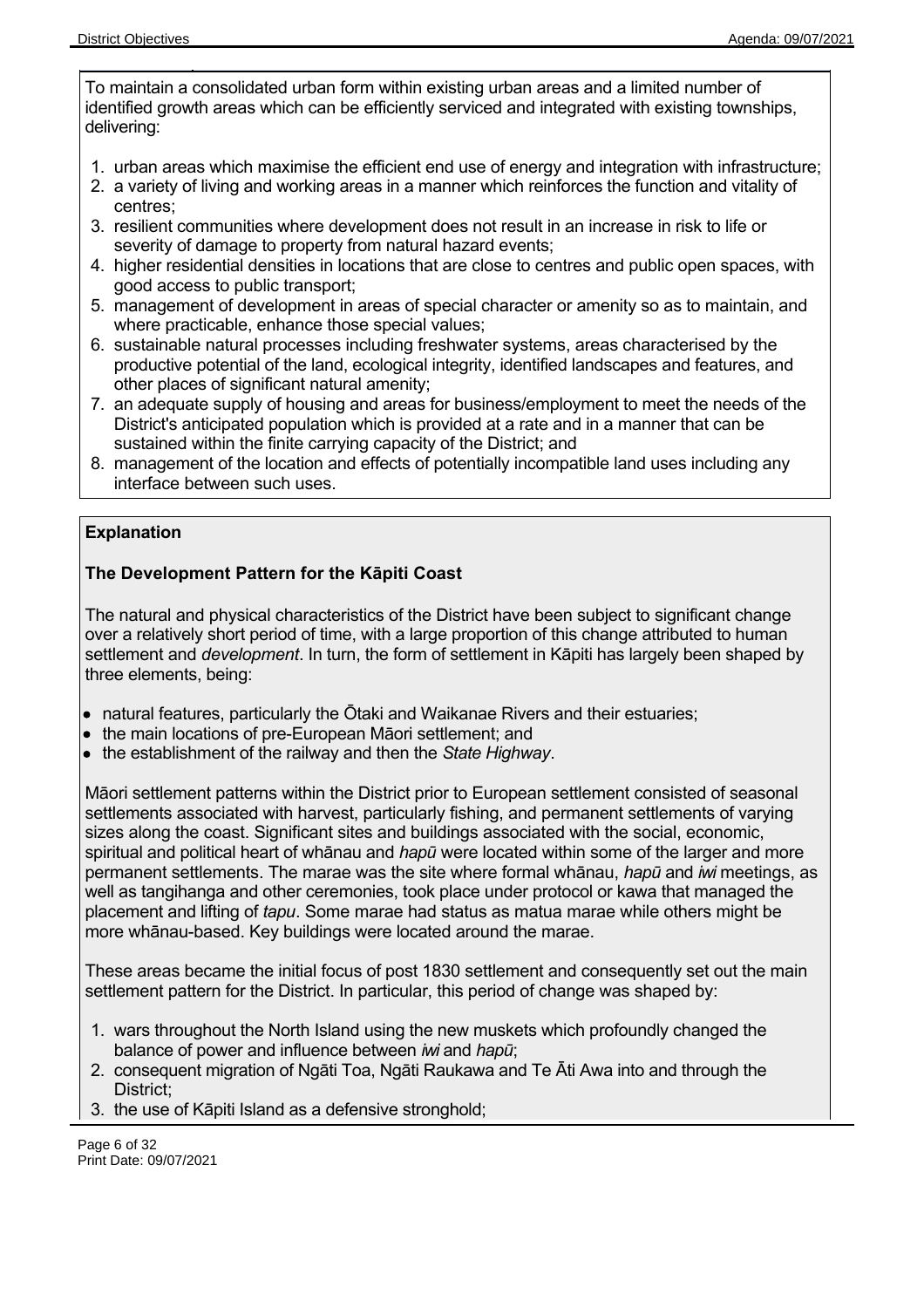- 4. early establishment of whaling stations, particularly on Kāpiti Island;
- 5. loss of land from Māori control from the 1830s and particularly from the 1860s; and
- 6. introduction of rail in the 1880s which refocused Māori and Pākehā settlements along the rail corridor.

With the completion of the railway in 1886, stations were established at 10 mile intervals at Paekākāriki, Wainui, Paraparaumu, Otaihanga, Waikanae, Hadfield, Te Horo, Hautere and Ōtaki. Paekākāriki became a rail village with the establishment of rail worker housing and workshops. Waikanae and Paraparaumu began to emerge as more significant settlements and Ōtaki refocused to some extent on the rail area. Wi Parata organised the relocation of Whakarongotai meeting house to its present location at the Waikanae Town Centre, in order to better position Te Āti Awa in relation to the new developments.

By the 1920s and 1930s, *subdivisions* were beginning to develop along the coast at Raumati and parts of Paraparaumu, largely without major modifications to landforms. This pattern continued from the late 1940s, as travel on the *State Highway* improved and more people could afford to buy cars. Since that time, further *infill* of settlement areas between the coastal hills, the *State Highway* and the coast has been the dominant trend, with the major influences on settlement form being:

- an east/west consolidation with limited connections between communities, which has increased reliance on the *State Highway*;
- purchase by the Crown of land for Queen Elizabeth Park in the 1940s, partly to control the residential expansion along the coast;
- a deliberate local authority focus since the 1960s on identifying land immediately north of Waikanae as a potential future urban growth area;
- purchase of land by the Crown for an international airport which has both provided a strategic asset and fundamentally shaped the form of Paraparaumu;
- the identification of a potential Sandhills Motorway route which has also shaped form through this area;
- significant population growth occurring since the late 1960s within existing broad urban areas, with major modification to landforms in some areas; and
- disestablishment of on-site *water* and *wastewater* systems in some areas and relatively uncontrolled demand for services in those areas.

Since the 1980s, there has been continued *development,* largely still within this broad urban area. It has been accompanied by a slow shift in attitude to *subdivision* standards and by a need to modify *infrastructure* investment to take account of environmental constraints.

#### **Global Resource Management Issues**

In an increasingly globalised world, the reliance of the Kāpiti communities on foreign-produced food, energy resources and other essential and non-essential items leaves the communities vulnerable to supply and demand shocks associated with the production, transport and supply of these commodities. With these emerging risks, there is a need to position the District into a position of increased resilience.

While making the District more resilient is not solely a resource management issue, the role of the District Plan in this process is significant. In particular, the manner in which the Plan facilitates a more resilient urban form is a major consideration. Rising fuel prices alone have, and will continue to have, a major impact on the way in which people move around and through Kāpiti. Allowing for *development* which relies solely on private vehicles for transport will likely decrease the District's ability to respond to the local *effects* of global shocks. To this end, providing for *development* of greenfields sites (for example) may help meet demand for a particular housing preference;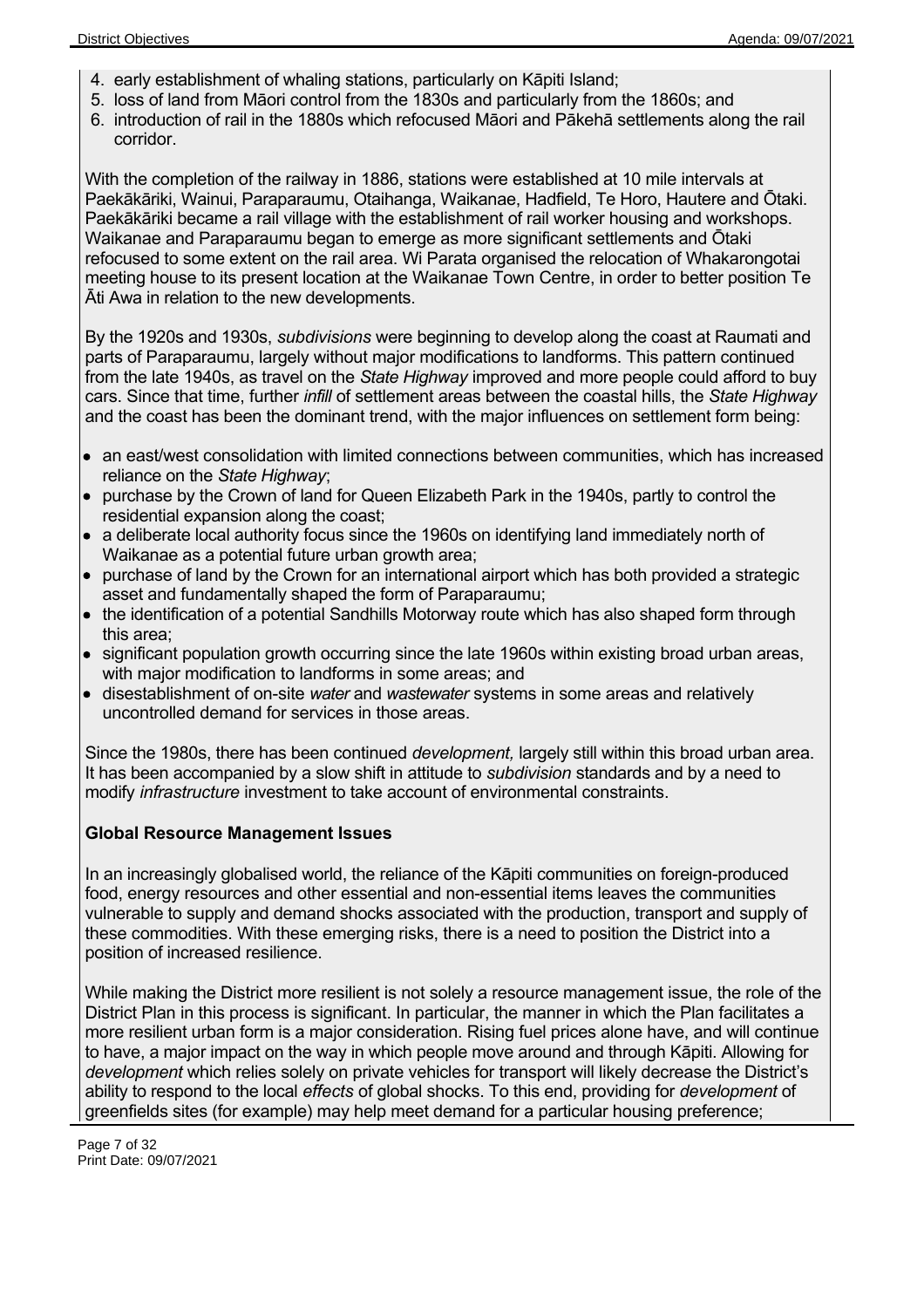however this must be balanced by increased accessibility to, and efficient use of, existing *centres*, *open spaces* and other essential services for the majority of Kāpiti residents if resilience is to be enhanced. This means promoting an urban form which reduces the use of fossil fuels, and which enables local production and employment.

Yet another challenge is anticipated in the form of global climate change and associated sea level rise. Existing communities will need to adapt to a changing *environment,* and new *development* must be undertaken in a manner and in locations that avoid or can absorb the *risks* associated with climate change.

#### **Regional Considerations**

The primary regional *RMA* plans of relevance to the Kāpiti Coast District Plan are the Operative Wellington Regional Policy Statement, 2013 (RPS), and the Operative Wellington Regional Plans for air quality, soil, discharges, freshwater, and the coastal area. The provisions of these plans and policy statements are applicable to growth management in Kāpiti and the District Plan is required to give *effect* to the RPS.

#### **Local Issues**

In addition to these global and regional issues, Kāpiti faces local resource management challenges with respect to managing and accommodating growth and development. This begins with a need to recognise the significant resources that have been invested into existing settlements and the *infrastructure* supporting those settlements. New growth and *development* must make efficient use of this significant investment, rather than undermining it. This includes the potential undermining of the social capital that has been invested in existing Kāpiti communities, along with the physical and economic investment.

Achieving an urban form that balances the need to meet the many housing needs of the District's residents with the preservation of valued character and the achievement of *infrastructure* integration efficiencies is an additional, complex challenge. For example, providing for smaller *allotment* sizes and more dense living environments can affect an area's underlying character; however, when these more intense *environments* are appropriately located within the wider urban context, they can increase efficiency outcomes of public and private investment in public *transport networks*, commercial areas, *open spaces* and other community facilities. The approach to managing these challenges is to:

- maintain the predominant low density character that defines the District's many communities, while targeting specific areas for either increased character protection, and (conversely) increased residential intensity (indicatively represented in DO-Figure 1);
- provide for selected greenfields development areas in a way that also reinforces overall compact urban form.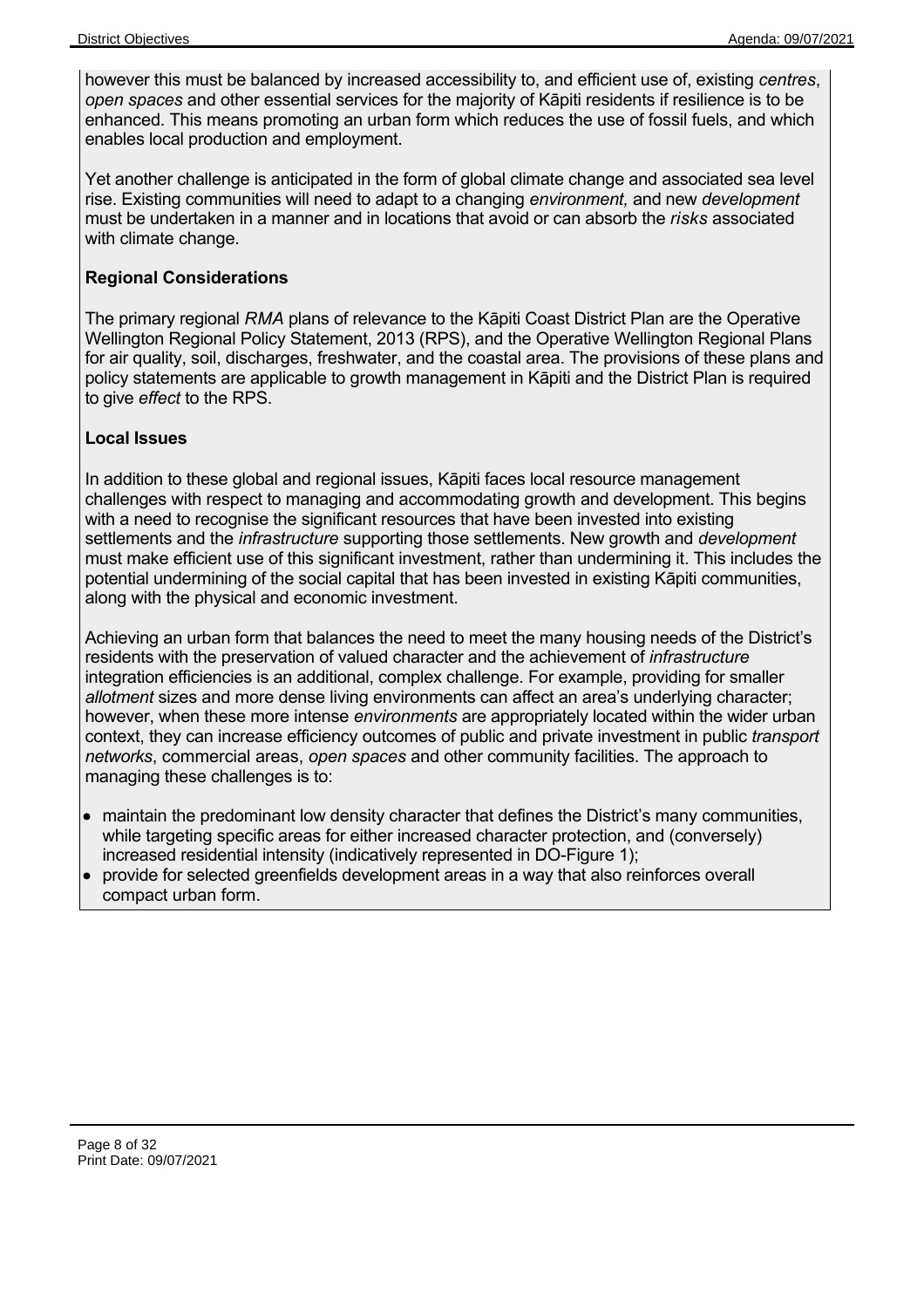

Kāpiti is also subject to a range of threats from *natural hazards* and *development* must be mindful of this risk to ensure community resilience. The nature of these hazards is further outlined in the explanation to DO-O5 Natural Hazards.

A final local issue regarding growth management is the need to accommodate the projected increases in residential population and employment opportunities in a manner which can be sustained within the District's environmental carrying capacity. This requires the recognition of both the rate of growth anticipated and the nature of development desired, in addition to the underlying need to maintain environmental quality. Ensuring enough land is provided to meet anticipated growth in different living environments and in a manner which retains the benefits of the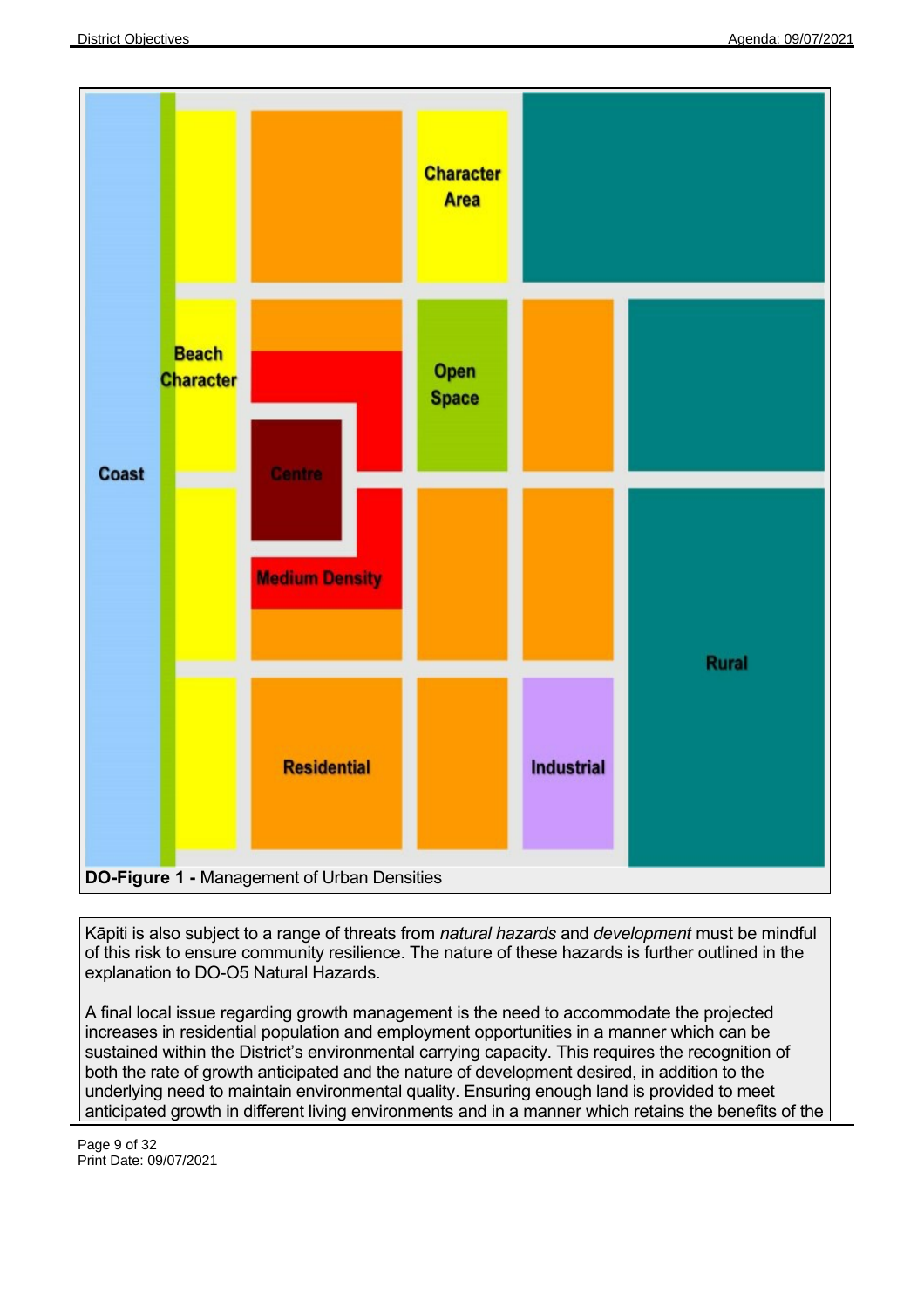#### District's consolidated form is an on-going challenge.

#### **DO-O4** Coastal Environment

To have a coastal environment where:

- 1. areas of outstanding natural character and high natural character, outstanding natural features and landscapes, areas of significant indigenous vegetation and significant habitats of indigenous fauna are identified and protected;
- 2. areas of outstanding natural character and high natural character are restored where degraded;
- 3. the effects of inappropriate subdivision, use and development are avoided, remedied, or mitigated;
- 4. public access to and along the coast to facilitate active and passive recreational use is maintained and enhanced while managing inappropriate vehicle access; and
- 5. Inappropriate development does not result in further loss of coastal dunes in the area mapped as the coastal environment.

#### **Explanation**

The Kāpiti Coast extends approximately 40 km in length from Ōtaki in the north to Paekākāriki in the south, with most of the coastline (approximately 25 km) having urban *development* adjacent to the coastal edge. The majority of the foredune is a single low profile dune. The southern areas of Raumati, Queen Elizabeth Park and Paekākāriki have considerably higher foredunes.

There are many places within the *coastal environment* where there are significant ecological values and important coastal habitats*,* as well as landscapes of valued *natural character*.

The *coastal environment* is highly valued by both the local and wider community, in terms of its aesthetic, natural, productive, recreational and historical values. A large number of people live in the District to enjoy the *beach* and coastal marine area for recreation, food gathering, views, openness and spiritual reasons. The *beach* is a very popular destination for recreation for residents and visitors, valued as a great place to walk dogs and ride horses, for family picnics, for children to play, with good surfing, whitebaiting, fishing and swimming opportunities. The economic value of the coast is clear in terms of tourism, coastal property values and recreation opportunities. The coast is also valued as a source of inspiration for the creative community. The valued aspects of the *coastal environment* need to be managed to ensure all that happens now can continue to be enjoyed by future generations.

*Subdivision* and *development* can be inappropriate in the *coastal environment*, given the fragility of ecologically sensitive areas such as dunes. This dynamic system would have been able to retreat and accrete naturally over a wide area prior to permanent *development*, but the active dunes and shoreline are now constrained to a narrow strip in most areas. The natural character of many parts of the coastal foredunes is degraded by the presence of exotic plants, and natural coastal processes have been modified by *structures* and *development*.

The New Zealand Coastal Policy Statement (NZCPS) provides strong direction on managing the coastal edge in a way that recognises the potential *effects* of climate change. There is a clear directive to manage 'inappropriate' *development*.

The sustainable management of the *coastal environment* is important to *tāngata whenua* for social, economic, spiritual and cultural reasons. *Tāngata whenua* have strong links with the *coastal environment*, value its *mauri,* its *mana* and all it offers. Many sites within the *coastal environment*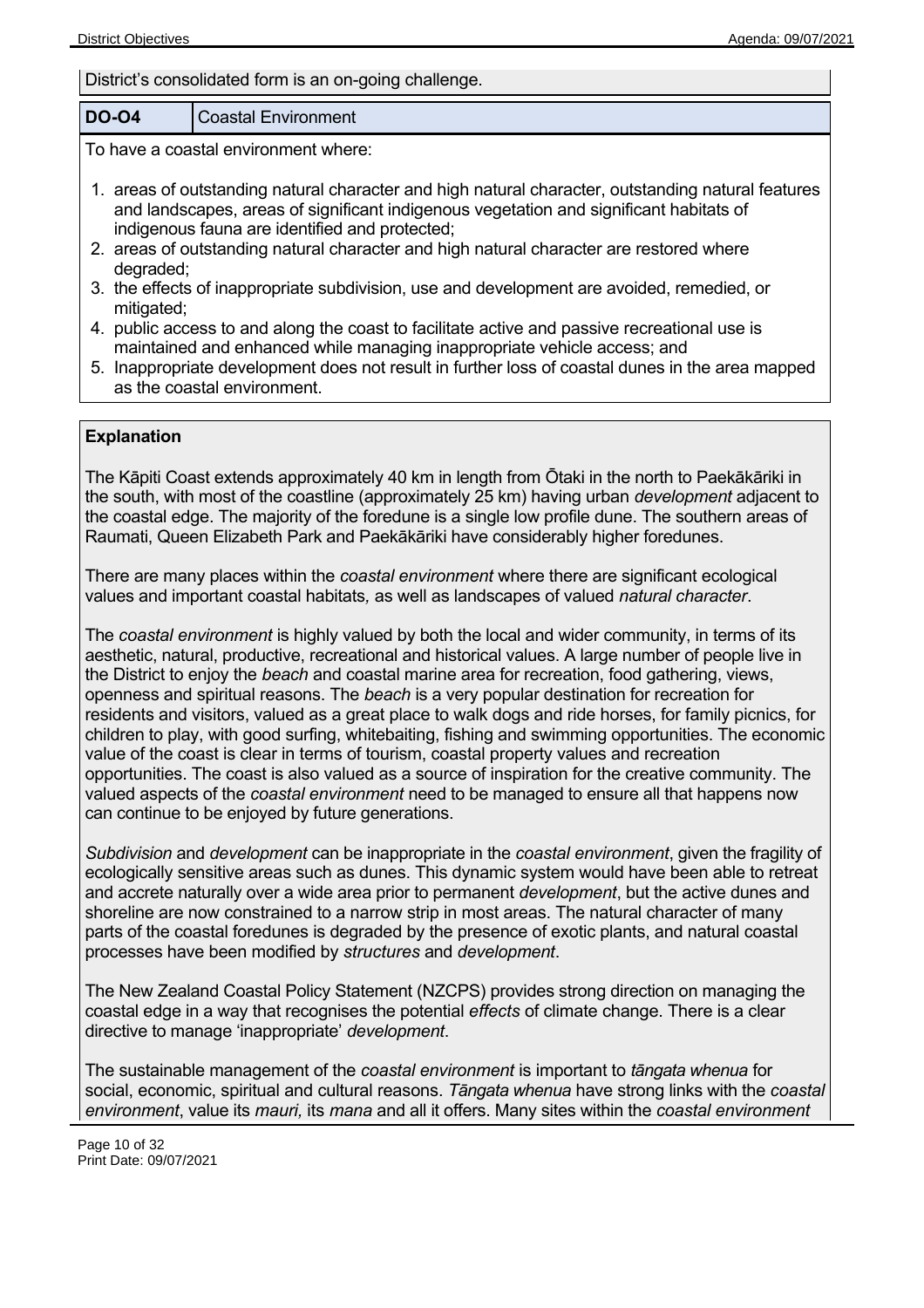are associated with *iwi* histories, traditions and tikanga, for example, mahinga maataitai (places to gather seafood) and *tauranga waka* (canoe landing places). Of particular concern to *tāngata whenua* is the discharge of wastes into the *coastal environment*, which causes a loss of *mauri* of the *water body*. The NZCPS provides strong direction recognising *tāngata whenua* values associated with the coastal *environment*.

#### **DO-O5** Natural Hazards

To ensure the safety and resilience of people and communities by avoiding exposure to increased levels of risk from natural hazards, while recognising the importance of natural processes and systems.

#### **Explanation**

The majority of the District's settlements are located on a flat coastal plain with sandy and peat soils. The coastal plain is only slightly above the existing sea level and is split at various points by a series of swift flowing streams and rivers with steep catchments. Consequently, the Kāpiti Coast is susceptible to a range of *natural hazards* including:

- flooding due to the low lying nature of much of the District;
- erosion due to heavy rainfall and steep slopes;
- earthquake hazards, including ground shaking, fault rupture, liquefaction, earthquake induced slope failure and tsunami;
- wildfire due to the presence of forestry and dry areas including dry grasses particularly on the coastal dunes; and
- drought as a result of extended periods of little rain.

There are potentially high economic and social costs associated with *natural hazards* in the District with significant consequences for public health and safety, agriculture, housing and *infrastructure*. Inappropriate *development*, such as *building* in flood prone areas, or behaviour or lack of awareness of *natural hazards* can increase the exposure of people and communities to *risks* from *natural hazards*. A key issue for the District is avoiding areas at *risk* of *natural hazards* or where *development* exists already, adopting mitigation measures to lessen the impacts of *natural hazards*.

Under the *RMA*, *Council* is required to control the actual and potential *effects* of the use, *development* or protection of *land* including for the purposes of the avoidance or mitigation of *natural hazards*. Section 7 of the *RMA* also requires the *Council* to have particular regard to the *effects* of climate change. The *Council* has discretion under s106 of the *RMA* to refuse a *subdivision* consent where the land is or is likely to be subject to material damage from *natural hazards*, using the latest information available at the time of application, or where the subsequent use of the land will exacerbate the hazard or result in material damage to the *land*.

The Civil Defence and Emergency Management Act 2002 sets out the functions and powers of various agencies, including local authorities, in preparing for, responding to and recovering from emergencies, including those caused by *natural hazard* events.

Natural features and landforms such as sand dunes, *beach*es, *wetlands* and areas of native vegetation often play an important role in mitigating *natural hazards*. The *Council* recognises the benefits in protecting, reinstating or rehabilitating natural features to mitigate *natural hazards*. Key issues for the District include the degrading of natural features to mitigate *natural hazards* and the need to consider natural features and processes when considering hazard mitigation works. Further to this, it is recognised that hard engineering works to protect property and land from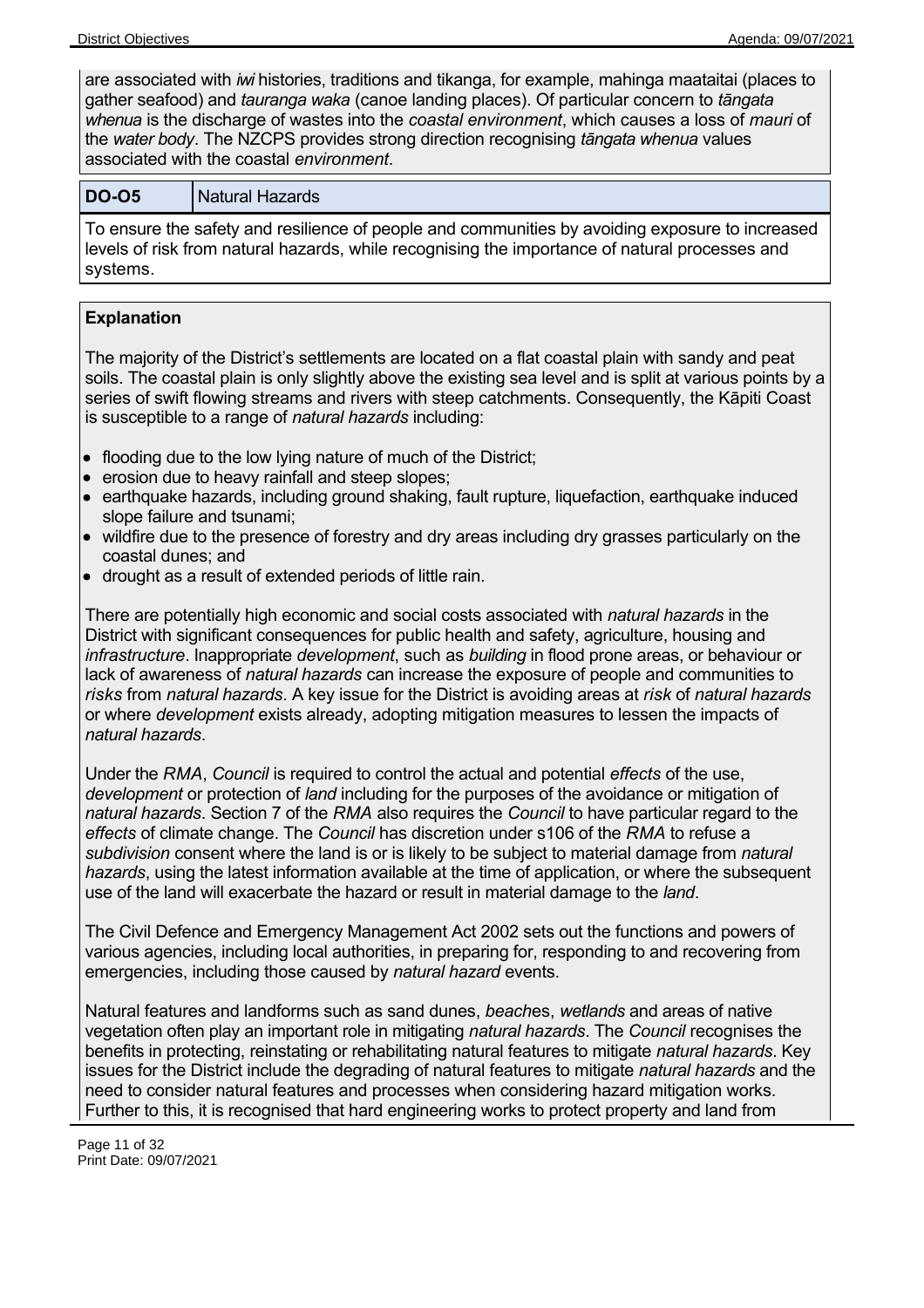*natural hazards* have the potential to adversely affect the natural *environment* and weaken existing natural defences to *natural hazards*. Any hazard mitigation measures, structural works and other activities should only be put in place if they do not increase the *risks* and consequences of *natural hazard* events.

One of the challenges facing the *Council* is obtaining accurate information about *natural hazards***.** The likely impacts or *effects* of some *natural hazards* such as flooding are able to be defined in a relatively precise manner. The *effects* of other hazards such as earthquakes are more difficult to predict however. In assessing the areas at *risk* from *natural hazard* events, and managing this *risk* there are a number of uncertainties and a precautionary approach needs to be adopted. The precautionary approach to *natural hazard risk* management will ensure that appropriate decisions are made where there is insufficient information or knowledge to predict the *effects* of the hazard and where the likely *effects* of the hazard are potentially significantly adverse.

The *Council* recognises that climate change has the potential to increase both the frequency and magnitude of *natural hazard* events. Because of this it is even more important to have robust systems and techniques for planning for and responding to *natural hazard risks*. Long-term planning needs to take account of expected long-term shifts and changes in climate extremes and patterns to ensure future generations are adequately prepared for predicted climate conditions, and that a precautionary approach is taken to hazard *risk* mitigation and avoidance where these risks are potentially significantly adverse. Reducing the exposure of people and property to significant risk from *natural hazard* events and potential climate change impacts would result in less impact on people and communities. The New Zealand Coastal Policy Statement also provides strong direction on managing the coastal edge in a way that recognises the potential *effects* of climate change.

#### **DO-O6** Rural Productivity

To sustain the *productive potential* of land in the District, including:

- 1. retaining land which is suitable for a range of *primary production activities*;
- 2. achieving added economic and social value derived from *primary production activities* through *ancillary* on-site processing and marketing;
- 3. enabling activities that utilise the *productive potential* of the land in the rural environment;
- 4. reducing conflict between land uses in the rural environment and adjoining areas; and
- 5. avoiding, remedying or mitigating adverse *effect*s on the efficient operation of existing *primary production activities* from *sensitive activities* establishing on adjoining *subject sites*;

while safeguarding the life-supporting capacity of air, water, soil, and ecosystems by avoiding, remedying or mitigating adverse *effect*s on the *environment*.

#### **Explanation**

The rural *environment* of the Kāpiti Coast encompasses a wide range of landform types, land uses and activities, from intensive horticulture on the plains in and around Ōtaki, to pastoral *farming* on the dune country and foothills of the Tararua Ranges. The rural *environment* is of considerable value to the residents of the District and, in particular, the *farming* community. The existing farmers, rural service industries and future generations of people who desire employment in this sector depend on the sustainable management of the resources found in this *environment*.

Parts of Kāpiti, especially around Ōtaki, have both the conditions and the quality soils necessary for growing high quality food not only for export but also for national and local consumption. There is also a considerable amount of land in the wider District suitable for animal-based food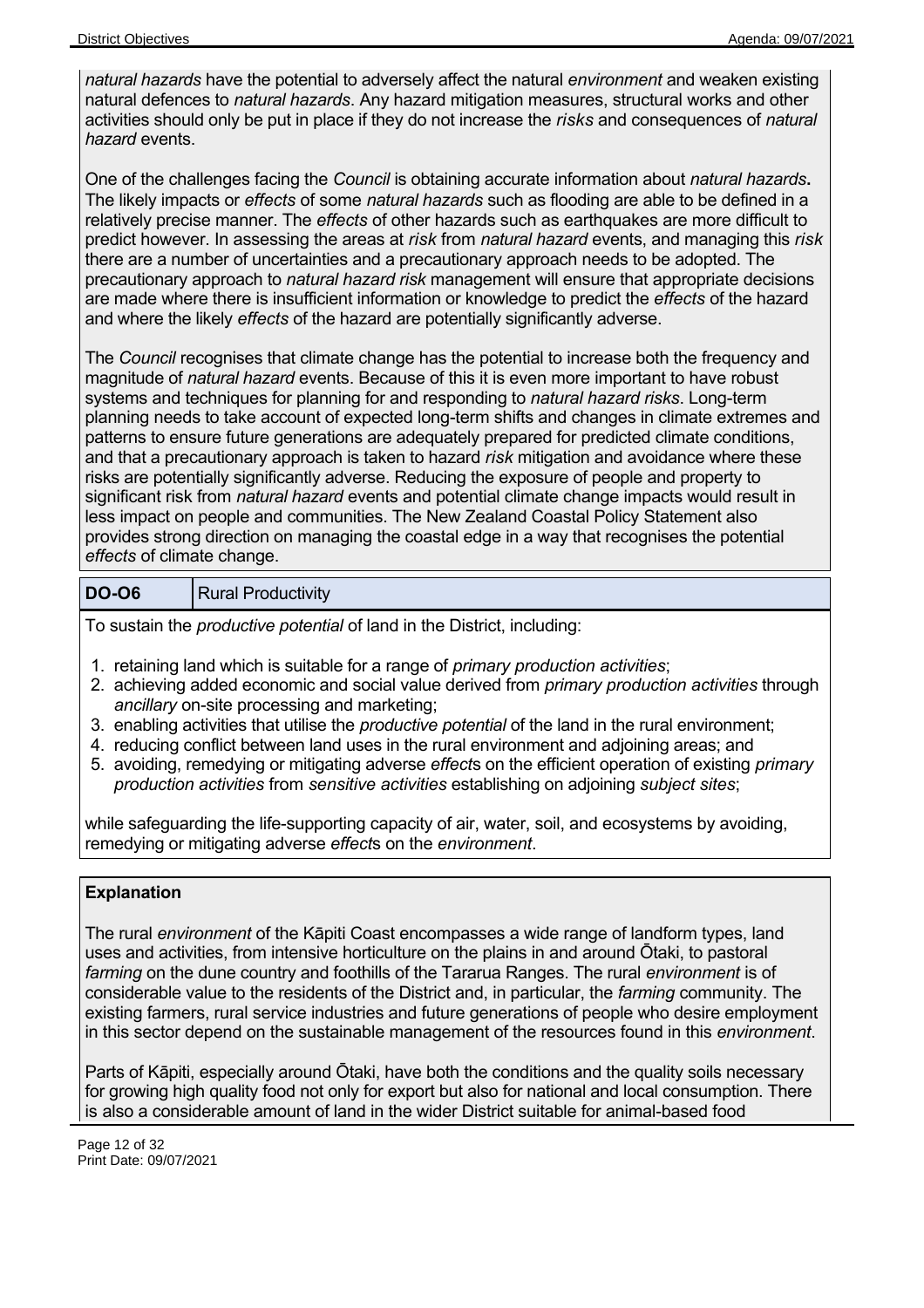production as well as other productive uses. The continued use of the rural *environment* for *primary production* activities is important for the ongoing resilience, health, and social and economic wellbeing of the District's communities.

In an increasingly globalised world, Kāpiti is susceptible to numerous resource management pressures which originate far beyond New Zealand's shores. Increasing population equates to increasing demand for food and other life-sustaining resources, as well as non-essential items which require considerable energy resources for production and distribution. Despite this increasing demand, the land resource available to supply food and other essential resources to the world's population is finite.

Compounding this predicament, global climate change and sea level rise are affecting the extent (both productive and geographic) of the world's most arable soils. Moreover, increased urbanisation is resulting in further depletion of the world's soil and *water* resources, further exacerbating supply and demand stresses.

Globalisation has also resulted in the world's food supply (including transport) moving away from a local supply/consumption model, to a system based on economic efficiencies, often at the expense of higher energy consumption. Diminishing fuel supplies continue to result in new record high energy costs, making the District's primary production supply vulnerable to deepening price shocks; it also potentially creates more opportunities for a local food economy which has a greater role in supplying regional communities with a wider range of non-export products.

Greater realisation of the rural *environment's productive potential* through increased local production of, and access to, food, fibre and building materials is likely to enhance local and regional resilience, and to provide communities with more local employment choice.

In addition to global and regional issues, Kāpiti faces local resource management challenges in the rural *environment*. While protection of productive land is a common theme among all levels of this issue hierarchy, the District's unique physical and geographic characteristics require a unique management response. Specifically, the northern portion of the District provides excellent growing conditions for specialised crops, including grapes and olives. The retention of rural land is important for the ability of the rural *environment* to sustainably meet the needs of future generations. Finding ways to maximise the *productive potential* of rural land is an ongoing challenge for the District, particularly with constant pressure to develop rural areas of Kāpiti for urban and rural residential uses, including hobby *farming*.

There is also an ongoing need to enable some *development* such as on-site processing and marketing which is *ancillary* to *primary production activities* in the rural *environment*. Whilst these *ancillary* uses or buildings have great potential to add value to the productive sector, they also may adversely affect rural character values, soil resources*, transport networks,* and the District's *centres* where their size, location or use, are inappropriate. Accordingly, *ancillary activities* need to be actively managed in the rural *environment*.

Underpinning all of these issues is the need for rural production to be carried out in a manner that is viable for producers and avoids undue restrictions on day-to-day normal rural activities, but not at the expense of the natural *environment.* Natural systems and processes are critical resources for the District, and they are vulnerable to intensive land use activities, including those associated with rural production. Enabling the continued productivity and resilience of the District must be balanced with this need to protect important natural values.

**DO-O7** Historic Heritage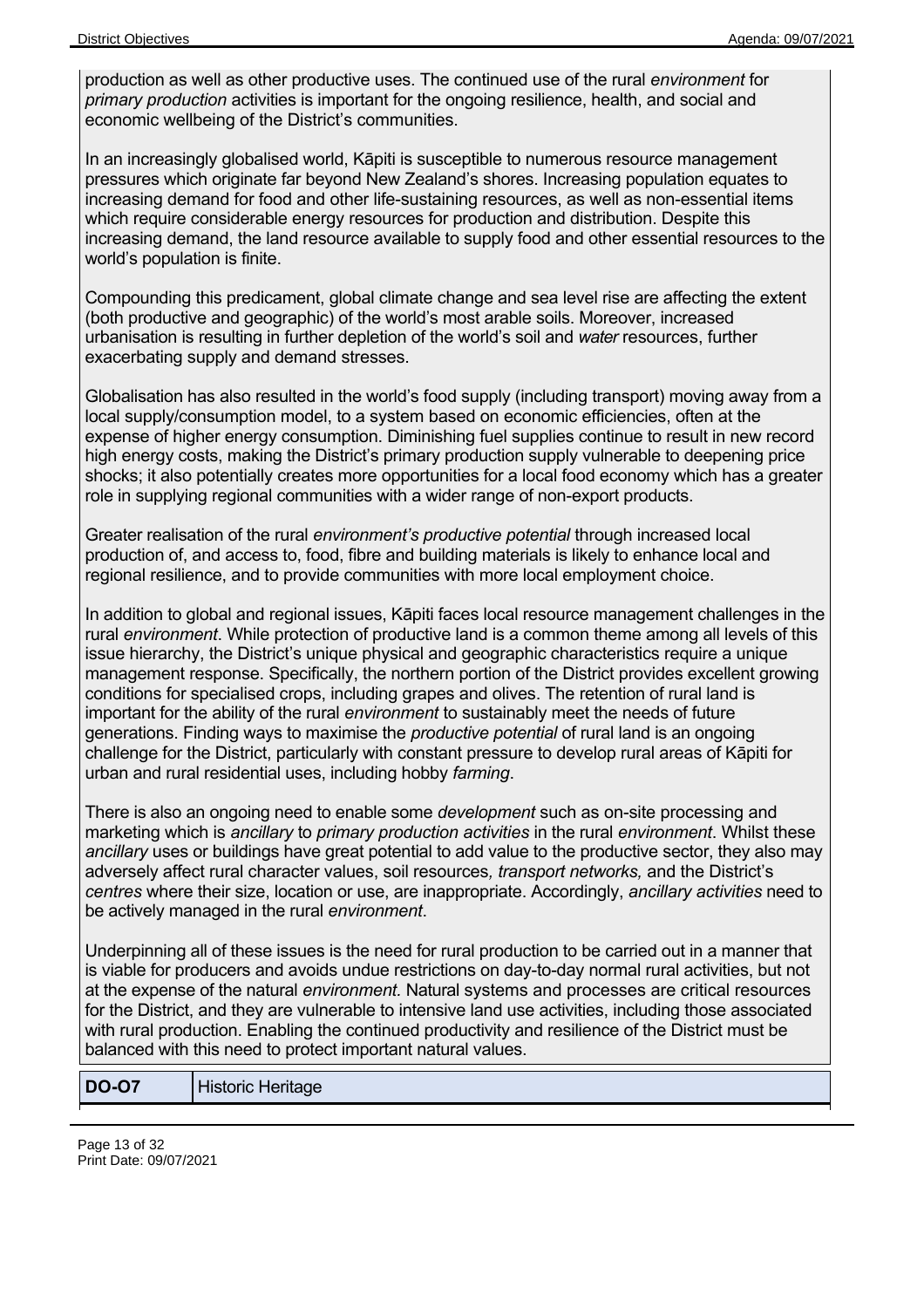To protect *historic heritage* in the District for the social, cultural and economic wellbeing of the Kāpiti Coast community and future generations, including:

- 1. supporting the contribution of *historic heritage features* and their values to the identity, character and amenity of places and landscapes;
- 2. recognising and protecting *tāngata whenua historic heritage*, including *waahi tapu and other places and areas significant to Māori;* and
- 3. providing for appropriate use and *development* of natural and physical resources with *historic heritage* values, while ensuring any adverse environmental *effects* are avoided, remedied or mitigated.

#### **Explanation**

The *RMA* identifies the protection of *historic heritage* from inappropriate *subdivision*, use and *development* as a matter of national importance under section 6(f). In addition, section 6(e) identifies the relationship of Māori and their culture and traditions with their ancestral lands, *water*, sites, *wāahi tapu,* and other *taonga* as a matter of national importance. These requirements facilitate the achievement of the overall purpose of the *RMA* to promote sustainable management of *natural and physical resources*.

The objective also gives *effect* to a requirement of the New Zealand Coastal Policy Statement (NZCPS). The NZCPS recognises that *historic heritage* in the *coastal environment* is extensive but not fully known, and vulnerable to loss or damage from inappropriate *subdivision*, use, and *development*. The NZCPS provides a strong direction on managing the *coastal environment* in a way that protects *historic heritage*.

The operative Wellington Regional Policy Statement (RPS) objectives and policies build on the *RMA* and NZCPS requirements and place emphasis on identifying and protecting *historic heritage*.

*Historic heritage* comprises the *natural and physical resources* that contribute to an understanding and appreciation of New Zealand's history and cultures, including archaeological, architectural, cultural, historic, scientific and technological qualities. The District has a rich physical, cultural and spiritual heritage and examples of *historic heritage* include any place or area (including *building*, *structures*, sites and trees) which is significant in the settlement, development and growth of Kāpiti. *Historic heritage* is important to the way the District's communities are shaped economically, aesthetically and culturally. Further, *historic heritage* contributes to the character and landscape values of the District's places. Consideration should therefore be given to the Natural Features and Landscapes chapter.

The values of the *tāngata whenua* are particularly important to defining the *historic heritage* of the District. Māori cultural heritage - as represented in the places and spaces that are of significance to whānau, *hapū* and *iwi* - cannot be separated from Māori environmental values generally. The 'people' and the '*environment*' are not mutually exclusive groups in indigenous knowledge systems. In this sense, values such as rangatiratanga, *kaitiakitang*a, tikanga, *mauri, tapu* and *noa* (to name but a few) are inextricably connected to *wāahi tapu.*

*Historic heritage* features and their values are at risk of being degraded and lost through inappropriate *subdivision*, use and *development*. *Historic heritage* is significantly impacted, both positively and negatively, by land use change and *development* whether it is an individual *development* or the cumulative *effects* of many *developments*. These issues include:

*Effect* of alterations to the existing landforms and removal of existing vegetation on heritage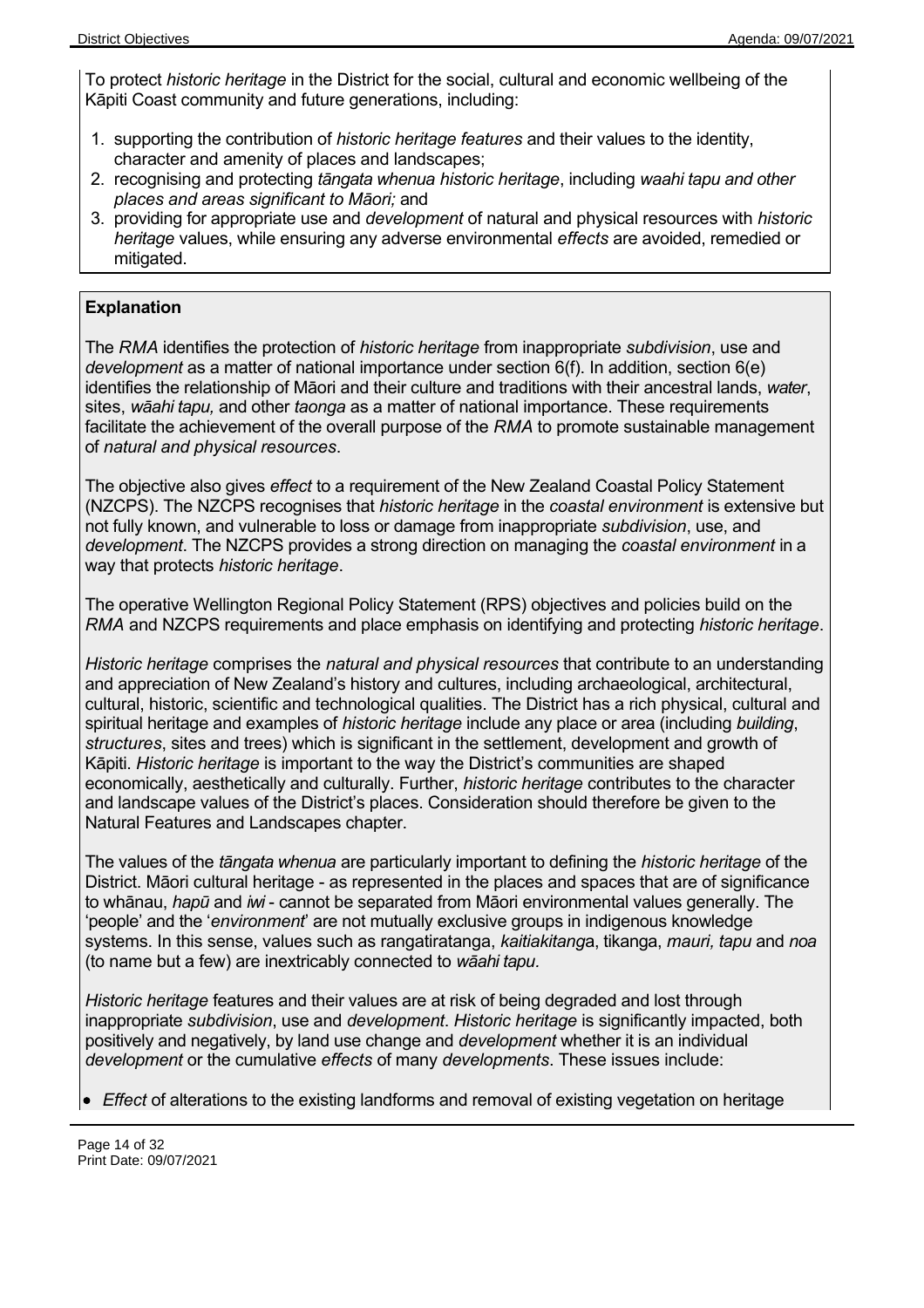places, areas and values. Heritage values often arise from the collection of *buildings* and elements linked by a common historic theme or physical proximity. The change or loss of an item's setting can reduce its heritage value.

*Demolition*, removal and *alterations* to historic places and areas. Unsympathetic *alterations*, *additions*, or detrimental uses can damage an item's heritage values. *Alterations* and *additions* to an item's exterior are often needed to make a heritage item usable. Removing items from their original *setting* can change their context and diminish their historical validity. Heritage items are a finite resource which cannot be replaced. The *demolition* of heritage items results in complete loss of associated heritage values.

A consequence of the rapid development of Kāpiti has been that many *historic heritage features* have been destroyed or substantially modified and their values undermined. *Archaeological sites* and *waahi tapu* have been particularly affected by changes to the landform through *land disturbance*.

| <b>DO-08</b> | <b>Strong Communities</b> |
|--------------|---------------------------|
|--------------|---------------------------|

To support a cohesive and inclusive community where people:

- 1. have easy access and connectivity to quality and attractive public places and local social and community services and facilities;
- 2. have increased access to locally produced food, energy and other products and resources;
- 3. have improved health outcomes through opportunities for active living or access to health services; and
- 4. have a strong sense of safety and security in public and private spaces.

#### **Explanation**

People in the District are in general active and involved in their local communities. The standard of living and quality of life is good but there are groups who have constrained incomes and experience a level of poverty. It is an ongoing issue for the District to improve community resilience and safety, and to reduce household costs in terms of access to services, employment, facilities and educational and other opportunities.

A resilient community is one that has the capacity to actively respond and adapt to change with minimum cost to communities, to community systems (including infrastructure) and ecosystems. It is a community which is served by *infrastructure* and structures which can also adapt over time. The people of the Kāpiti Coast exhibit many of the features of a resilient community: openness, awareness of impacts of social, environmental and economic structures, a diverse leadership and many well-structured organisations involved with the community. This capacity needs to be grown and supported.

Many of the systems supporting the community on a day to day basis have characteristics which work against building strong and resilient communities. For example, there is poorly developed east/west connectivity in Paraparaumu and Raumati which imposes travel costs. The limited range of the local economic activity, much of it dependent on house construction and service activities also makes the District vulnerable to economic cycles. By building resilience on the Kāpiti Coast, communities will be more able to adapt to sudden change as well as long term transition to oil cost and climate change drivers.

Social networks and interactions have a significant role in maintaining wellbeing and a community with a high level of social capital is more likely to be resilient in the face of external pressures and change. The District has a strong network of community groups and organisations and people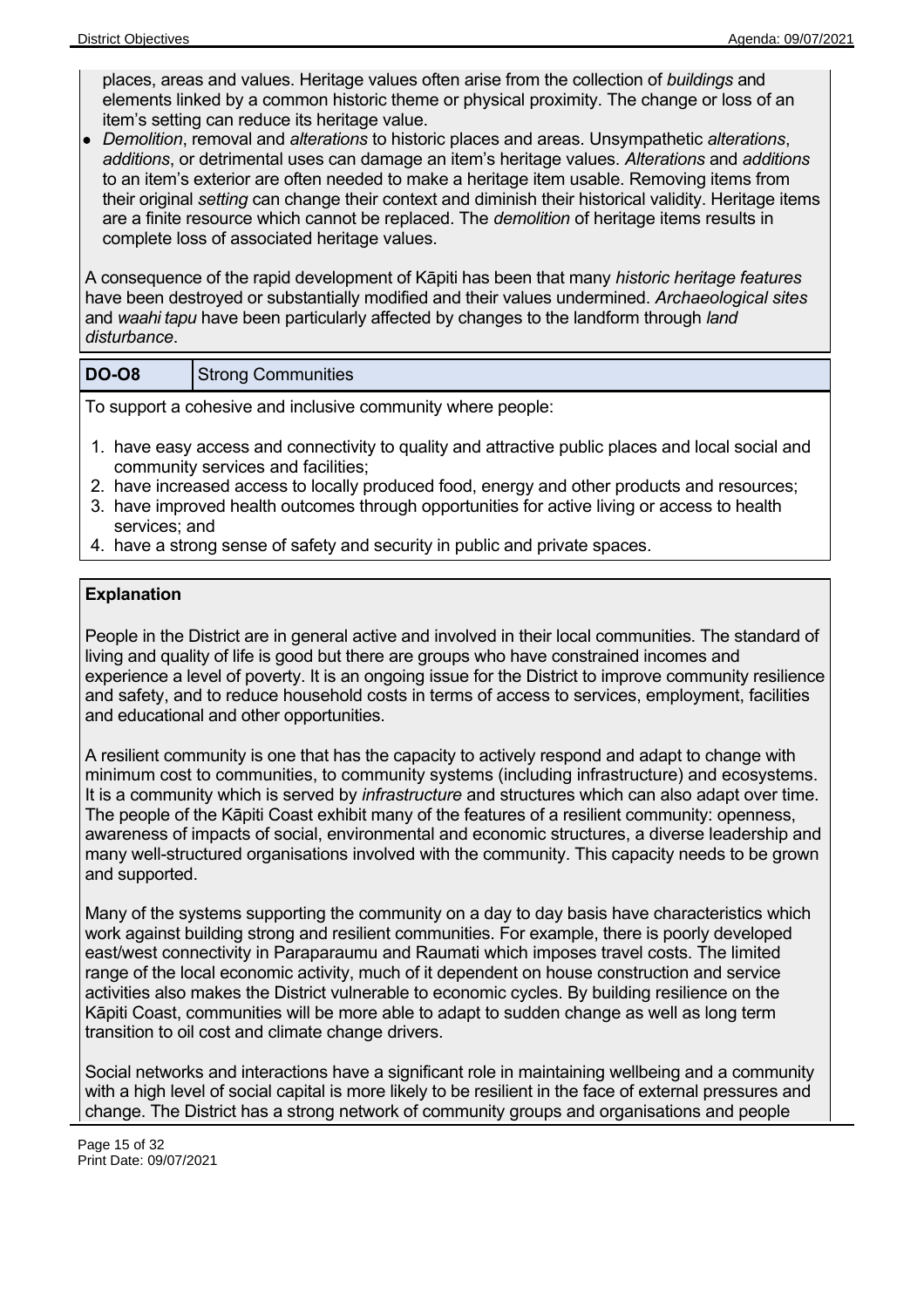who are directly involved in the community as volunteers which build and maintain social cohesion and provide wider social wellbeing and enjoyment. There is a desire to strengthen the social wellbeing aspects of the District and to recognise the importance of shared values such as care for others, inclusion, participation and cooperation.

Household and community resilience can be achieved in a variety of ways such as storing rainwater for reuse, micro generation renewable energy systems (such as solar panels), and growing fruit and vegetables. However, resilience also depends on support and cooperation within neighbourhoods and communities.

The District has a major resource in the food and fibre producing potential and capacity of its rural lands. There is, however, a need to increase access to locally produced food or a 'local food economy', particularly in the face of rising food prices. The *Council* recognises the need to continue to focus on the *productive potential* of the District, encouraging local food production at an individual and community level to build community resilience as well as for economic and commercial advantage.

In order to support social networks and interactions there needs to be community spaces for people to gather and share resources and knowledge such as farmers markets, and community gardens. There is also a need to improve the appearance and quality of new *development* and the quality of the District's town *centres* in particular. These have the potential to build a sense of community and community cohesiveness. Easy and safe access to these places and facilities is essential to the future of the District.

| <b>DO-09</b> | Landscapes, Features and Landforms |
|--------------|------------------------------------|
|--------------|------------------------------------|

To protect the District's identified *outstanding natural features and landscapes* from inappropriate *subdivision*, use and *development*; and

- 1. maintain or enhance the landscape values of *special amenity landscapes* and identified significant landforms; and
- 2. avoid, remedy or mitigate adverse *effects* of *earthworks* on natural features and landforms.

#### **Explanation**

Landscape is the sum of geological and environmental processes overlaid by the wide range of human activities. The significance of any landscape is determined by a complex interaction of many factors, such as the size, shape and scarcity of a landscape feature within Kāpiti or New Zealand. The significance of a landscape may also be influenced by the extent that people value features and areas, for both their intrinsic qualities and the way they experience the *environment*.

Kāpiti Coast landscapes are an important local identifier for sense of place and are particularly defined by natural landscape features such as the coastal edge, swift flowing *rivers*, bush clad Tararua Ranges, coastal plains, bush remnants, *wetlands*, coastal escarpments and coastal hills. The District's identity is closely associated with the coastal and escarpment landscapes which form the backdrop to the string of distinct low density urban townships and coastal plains. Many Kāpiti Coast residents place a high value on the view of Kāpiti Island from public places including when entering the District from the south along *State Highway* One for its scenic value, and it is a key identifier that you have arrived in the Kāpiti Coast District.

The landscape values in the Kāpiti Coast have been affected by and are under pressure from *development* that is not sensitive to the existing landscape character and values, particularly in new urban expansion areas and rural lifestyle areas. Risks arise from *earthworks* and other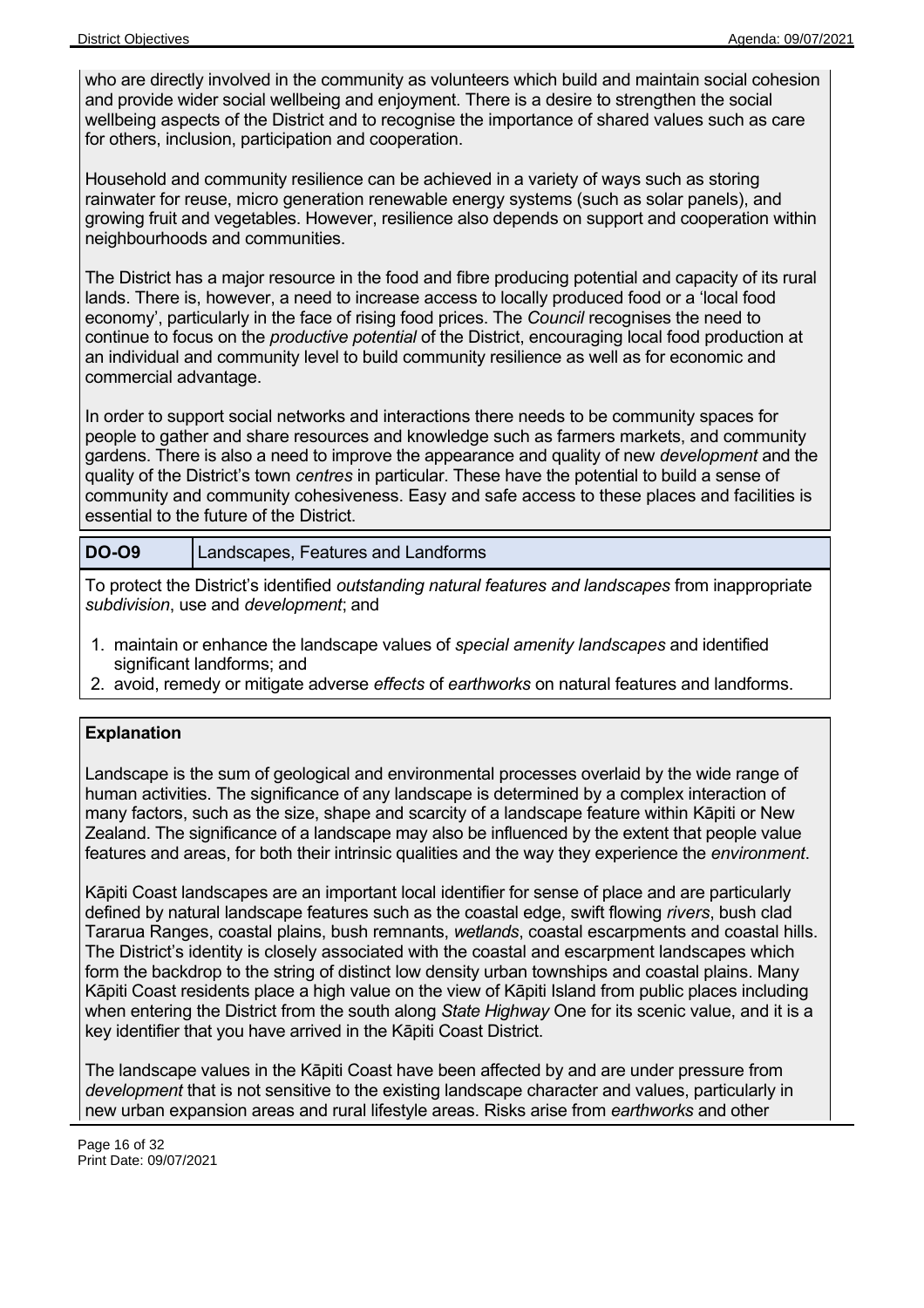landform modification and from *buildings*, or *structures* that are at an inappropriate scale or inappropriate location and along with other services visually detract from these landscapes. *Development*, use and *subdivision* need to be managed in a way that avoids diminishing the value of these landscapes.

Identified significant landforms are those landforms that have been specifically identified within the District Plan (but not necessarily in the District Plan maps) such as in structure plans.

#### **DO-O10** Contaminated Land

To prevent or mitigate any adverse environmental *effect*s, including risks to human health and the *environment*, arising from past, present or future activities involving *contaminated land*.

#### **Explanation**

The Hazardous Substances and New Organisms Act 1996 (HSNO) sets the minimum performance standards for all *hazardous substance*s, regardless of where they are used, stored, transported or disposed of. The *RMA* is focused on site-specific controls on the use of *land*, and on managing risks to the local *environment*. The two Acts work together.

Under Section 31 of the *RMA*, *territorial authorities* have relevant functions relating to *contaminated land. Territorial authorities* are required to control the actual or potential *effects* of the use, *development* or protection of land for the purposes of preventing or mitigating any adverse *effects* of the *development*, *subdivision* or use of *contaminated land*. Territorial authorities are required to control the actual or potential *effects* of the use, development or protection of land for the purposes of:

preventing or mitigating any adverse *effects* of the development, *subdivision* or use of contaminated land.

*Contaminated land* management deals with the clean-up, remediation and re-use of land which is already contaminated. The National Environmental Standard for Assessing and Managing *Contaminant*s in Soil to Protect Human Health, 2011, which the *Council* is responsible for giving *effect* to and enforcing, is applicable to this topic.

The Ministry for the Environment's Hazardous Activities and Industries List (HAIL) is a compilation of activities and industries that are considered likely to cause land contamination resulting from *hazardous substance* use, storage or disposal. The HAIL is intended to identify most situations in New Zealand where *hazardous substance*s could cause, and in some cases have caused, land contamination. The HAIL is used to consistently report on-site history and for identifying *sites* for inclusion on Regional *Council*'s Selected Land Use Register (SLUR).

The inappropriate storage, use or disposal of *hazardous substance*s in the past has resulted in a number of known contaminated *sites* in the District. *Contaminated land* is defined in the *RMA* as land that 'has a *hazardous substance* in or on it that has significant adverse *effect* on the *environment* or is reasonably likely to have significant adverse *effects* on the *environment*.

Contamination of an area of land may, in turn, result in contamination of other land, sediment, air, *groundwater* or surface *water*, both at the source of contamination and at locations remote from the source. Activities occurring on *contaminated* or *potentially contaminated land* pose risks to human health and the wider *environment* with the degree of risk often unknown until an assessment is made. The actual and potential *effects* and risks that *contaminated land* poses vary according to: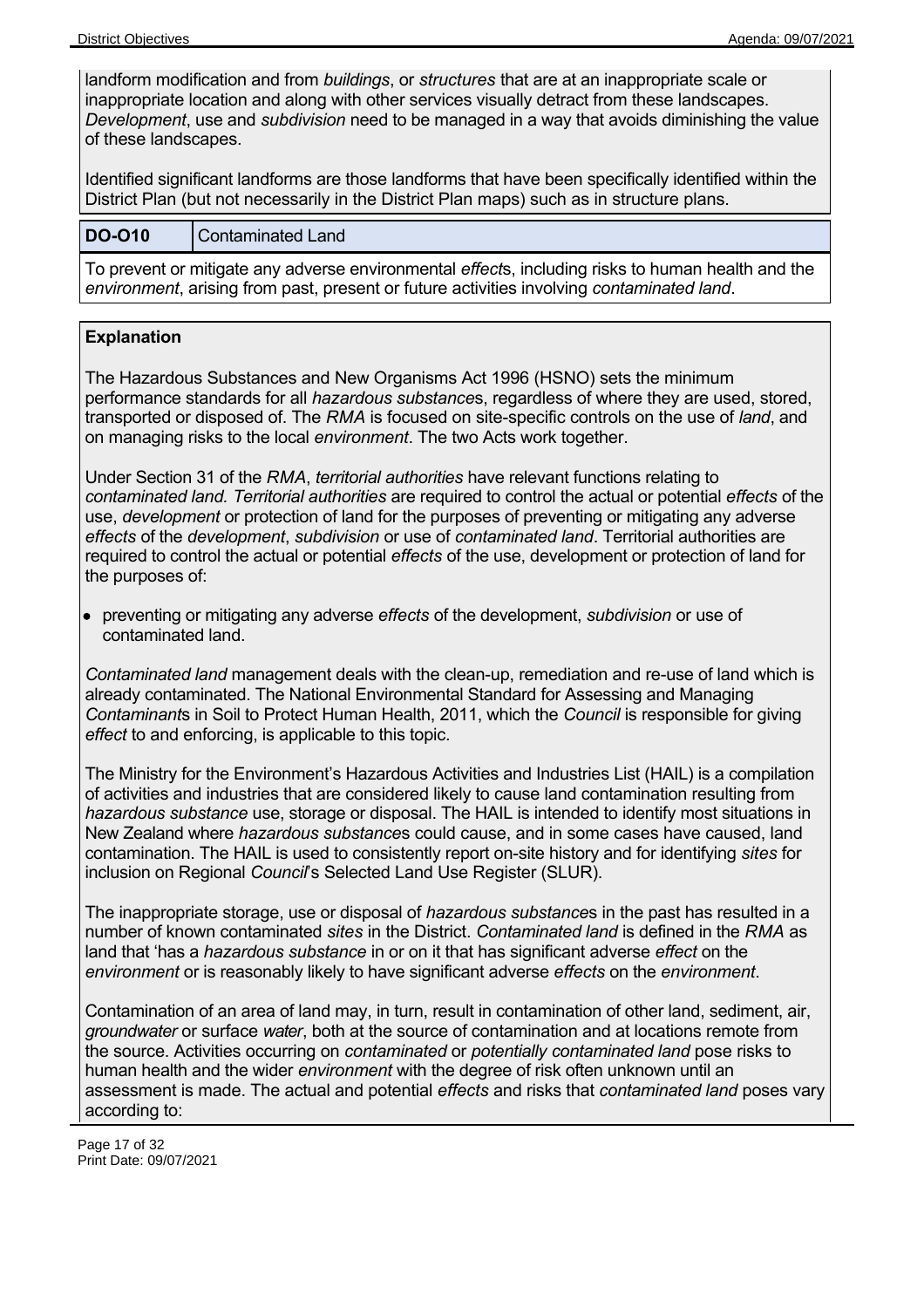- the scale, history, nature and location of the *contaminant* source relative to potential receptors (ecosystems, plants, animals, people); and
- the exposure scenario (e.g. how the target receptor might come into contact with a *hazardous substance*). Exposure pathways include direct contact, ingestion, absorption, inhalation or contact with vapours.

Soils and sediments are sinks for many contaminating substances and often can only be remediated in a reasonable time if an active clean-up operation is performed. The remediation, use, *development* (including re-development) and *subdivision* of *contaminated land* may increase the risk of exposing people and the *environment* to *contaminant*s as both remediation and the *development* of *land* can mobilise previously contained *contaminant*s.

Where contamination is evident, the site can be either remediated, through the removal or treatment of material, or the contamination contained. Alternatively, *contaminated land* can be managed so that it does not pose an unacceptable risk to current or future owners, occupiers or users of the *land*. The on-going management of *contaminant*s on land needs to be adequate to protect the reasonably foreseeable needs of present and future owners, occupiers and users. Poorly implemented risk management plans and poorly managed information can result in uninformed *land* use decisions and expose people and the *environment* to unacceptable risks.

*Development,* use, and *subdivision* of *contaminated land* in the District are managed through the Resource Management (National Environmental Standard for Assessing and Managing Contaminants in Soil to Protect Human Health) Regulations 2011, in addition to general *earthworks* rules and standards. The regional plan(s) for the Wellington Region also contain rules which manage *contaminated land* and activities which may result in *discharges* to *water*, and *discharges* to *land* where contaminants may enter *water*.

#### **DO-O11** Character and Amenity Values

To maintain and enhance the unique character and amenity values of the District's distinct communities so that residents and visitors enjoy:

- 1. relaxed, unique and distinct village identities and predominantly low-density residential areas characterised by the presence of mature vegetation, a variety of built forms, the retention of landforms and unique community identities;
- 2. vibrant, lively *town centres* supported by higher density residential and mixed use areas;
- 3. neighbourhood *centres*, village communities and employment areas characterised by high levels of amenity, accessibility and convenience;
- 4. productive rural areas, characterised by openness, natural landforms, areas and corridors of *indigenous vegetation*, and *primary production activities*; and
- 5. well managed interfaces between different types of land use areas (e.g. between living, working and rural areas and between potentially conflicting land uses, so as to minimise adverse *effect*s.

#### **Explanation**

The Kāpiti Coast consists of a series of unique settlements along the coast, each with their own character but linked by a common lifestyle focused on the *beach*es, natural areas and enjoyment of low key living. The character of *development* is typified by the distinct villages and townships located on the coastal plain between the *beach* and the Tararua Ranges. Added to this, the Kāpiti Coast has a wealth of heritage places, including places with natural, built, cultural, archaeological, geological, and heritage values.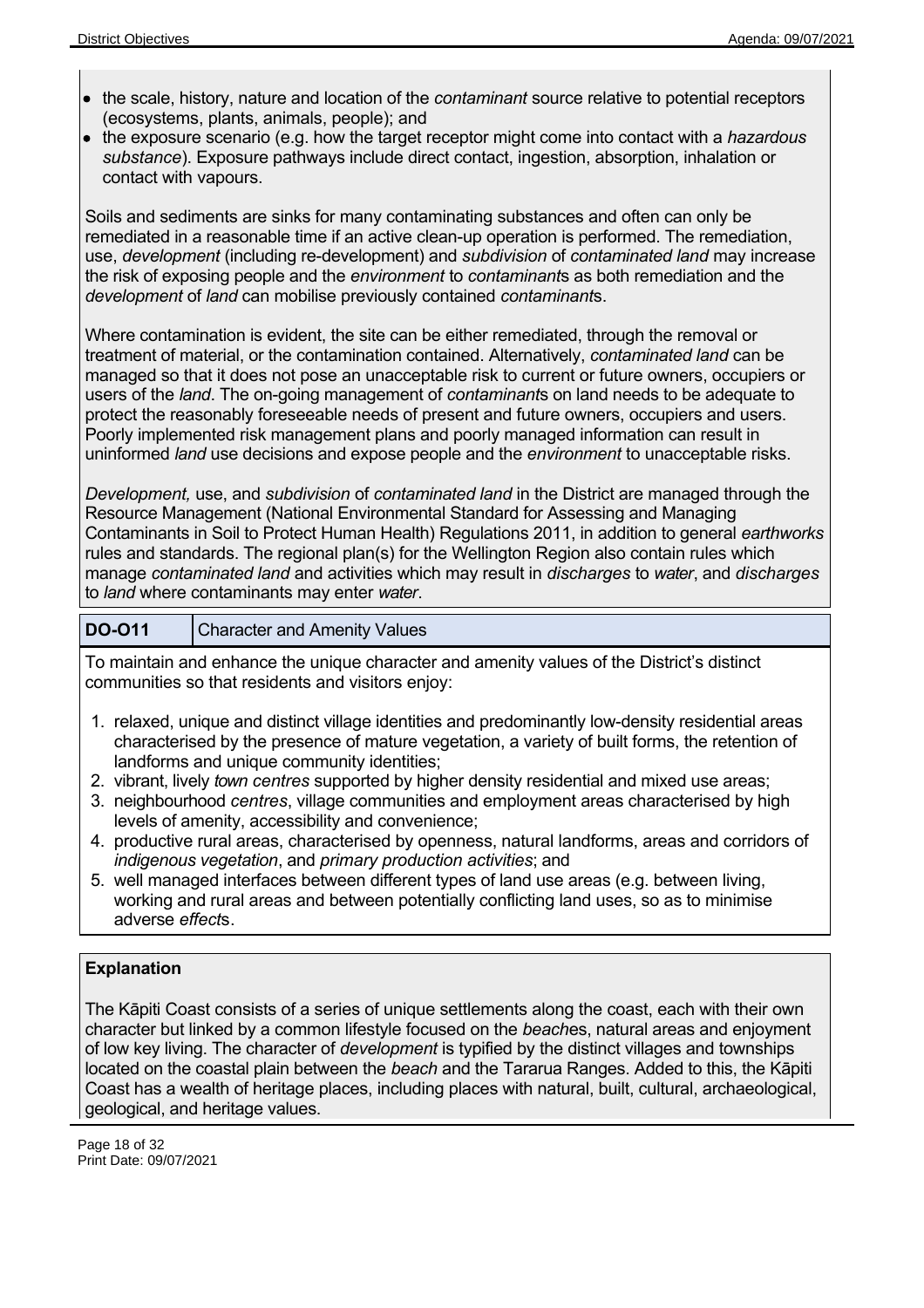Character is the distinct, recognisable and consistent pattern of natural or human elements which create a distinctive collective identity or sense of place. The *RMA* defines *'amenity values'* as 'those natural or physical qualities and characteristics of an area that contribute to people's appreciation of its pleasantness, aesthetic coherence, and cultural and recreational attributes'. In general, the combined *amenity values* of an area go towards defining the character of that area.

Many factors contribute to the perception of an area's *amenity values*. These values derive from a range of environmental characteristics, including the built form, such as scale, density, appearance, and age of *buildings*, as well as from the absence of *buildings* and the naturalness of an area. Other important contributors to *amenity values* include *noise*, privacy, access to *sunlight* and odour. *Amenity values* in the District vary from location to location, and largely depend upon the perceived character of each area. These differences are important factors in determining which environmental characteristics may be acceptable in one area while not in another.

Character and *amenity values* are significantly influenced by built form and *development.* The character and *amenity values* of the District are coming under threat from *development* that is not sensitive to the existing values, particularly in new urban expansion areas, *infill* residential areas and rural lifestyle areas.

Ōtaki has the role of a rural service town and is unique for its *tāngata whenua* presence and for its post-European history, including Chinese settlers. Ōtaki has a number of distinct areas, consisting of Ōtaki Beach, the main town centre, the Railway area, the Waitohu Plateau and the industrial lands. The shape and form of Ōtaki has been influenced by the Ōtaki River and the various streams flowing through the town. The overlying residential character is low density with wide streets. The challenge for Ōtaki is maintaining the overall character of the town and its local areas, in particular the low key feel of the Ōtaki Beach Area.

Paekākāriki has a low density, settlement or village character with a unique rail settlement history. The coastal escarpment, the Tararua Ranges and the *beach* edge shape the village with Queen Elizabeth Park to the north. Paekākāriki is vulnerable to a change in character, should redevelopment of residential sites occur. The challenge for Paekākāriki will be maintaining the scale and character of the village while encouraging a more viable and stable commercial area.

The settlement of Raumati is where the old dune landforms have largely been retained. The settlement has a low density village feel and has strong connections with the *beach* and Queen Elizabeth Park. The major issues for Raumati are maintaining the scale and style of domestic *buildings* and supporting the distinctive local *centres*.

Paraparaumu comprises a large area of relatively low density housing tied together by Paraparaumu Beach and *Paraparaumu Sub-Regional Centre*. The Waikanae Estuary is an important natural feature to the north and the coastal hills and escarpment have a strong influence on the communities to the east of the railway line. The area is bisected by *State Highway* 1 with Kāpiti Road as a major east/west route. There are significant retirement villages in Paraparaumu and the Kāpiti Coast Airport forms a significant feature of the town. The major challenge for Paraparaumu Beach is to improve the vibrancy and viability of the centre while avoiding a change in scale along the coastal edge. For other areas there is a need to restore and protect the estuary and *river*. The major challenge for the *development* of *Paraparaumu Sub-Regional Centre* will be achieving a District where the scale and form of *development* is sympathetic to the character of the District and local natural landform and which results in a lively and vibrant place.

Otaihanga is characterised by a quiet low density area which is set apart from the main urban area. It is strongly linked to the river. The major issue for Otaihanga is maintaining this character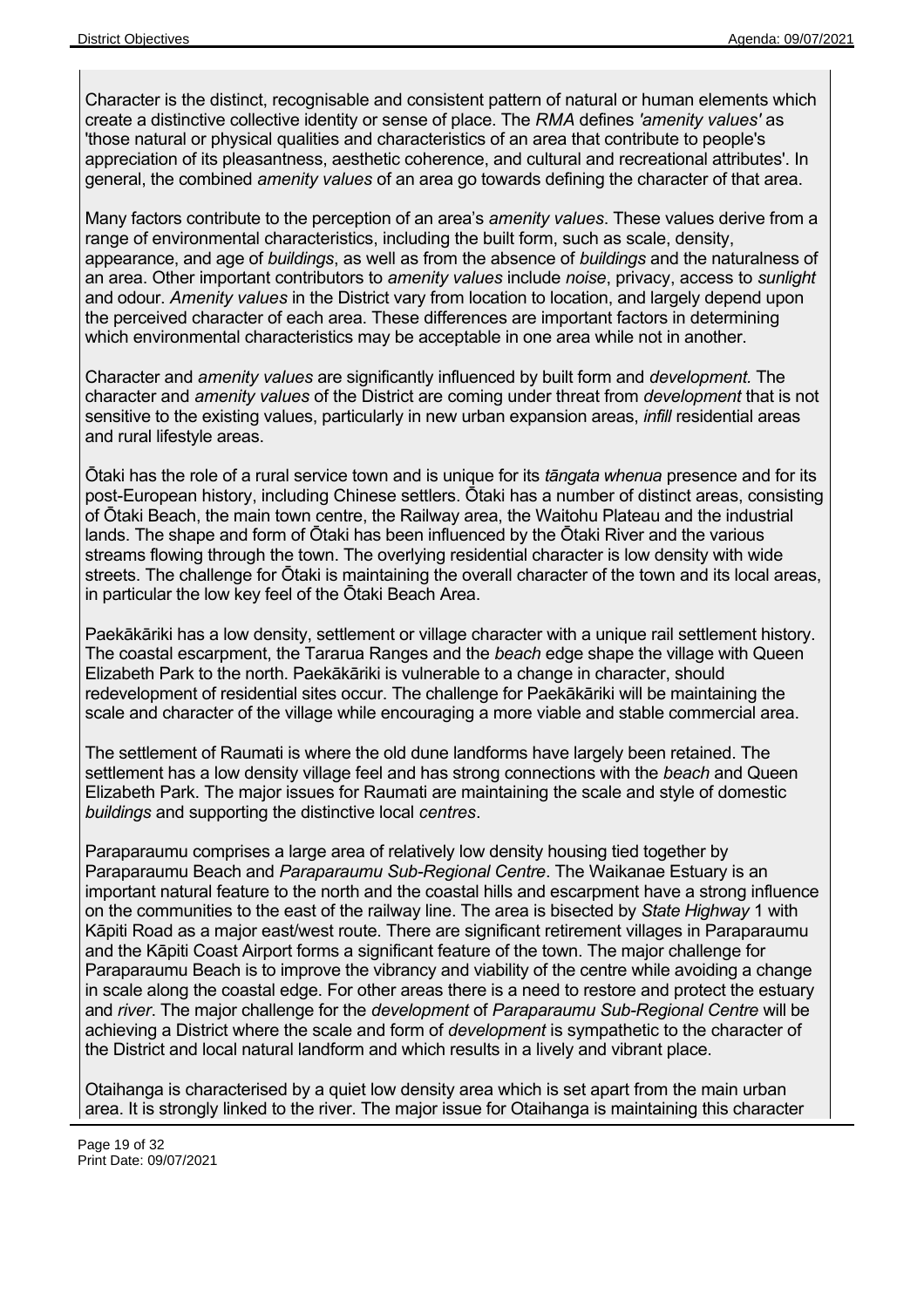while providing for improved cross river access.

Waikanae has a number of distinctive low density areas. Waikanae Beach has a 'bach' character in some areas with a large lagoon, the estuary mouth for the river and Waimanu Stream. Waikanae Garden Precinct has large *allotments* and distinctive extensive gardens and Waikanae East has the remnants of the old commercial centre. Waikanae North retains many of the dune and bush features which have been lost from other parts of the District.

The coastal villages of Te Horo and Peka Peka are low density, low scale settlements which have grown out of weekend bach use. The challenge for Te Horo and Peka Peka is to maintain their character as they come under increasing pressure to expand or intensify.

The coastal community of Te Horo Beach is a quiet, relatively remote, low-density area with one narrow *road* accessing the village, many streets with no kerbs or footpaths, and potential adverse *effects* from septic tanks on drinking water supplied by bores. The activities and *development* that would be appropriate in this area are therefore different from other areas with better services and *infrastructure*.

A significant area of the District is productive and attractive rural areas, with a backdrop of the Tararua Ranges. The rural areas are characterised by openness, natural landforms, areas and corridors of *indigenous vegetation* (some of which may have been planted), and *primary production* activities. The major challenges for the District is protecting this rural character from pressures for urban expansion and rural lifestyle living.

**DO-O12** Housing Choice and Affordability

To meet diverse community needs by increasing the amount of housing that:

- 1. is of densities, locations, types, attributes, size and tenure that meets the social and economic wellbeing needs of households in suitable urban and rural locations;
- 2. is affordable and adequate for lower income households; and
- 3. can respond to the changing needs of residents, regardless of age, mobility, health or lifestyle preference;

while enhancing the amenity of living environments and contributing to the sustainability of communities and compatibility with the goals of environmental sustainability, in particular resource, water and energy efficiency.

#### **Explanation**

The housing stock within the Kāpiti Coast is primarily detached dwellings in a low density *environment* with detached housing forming 82% of the housing stock in the District (Statistics NZ 2006). It is dominated by three-bedroom family housing. Some limited supply of attached and higher density dwellings exist in selected areas. With a relatively high proportion of older persons in the District, the housing stock also includes a significant number of retirement villages and rest homes. This lack of choice imposes costs on households.

The housing needs of the District's communities are changing in accordance with changing demographic profiles, economic capacity and household structures. There is a need for the District's housing stock to be more responsive to changing household formation and size patterns and to offer more choice.

In particular, population projections provide strong signals that the District's currently aging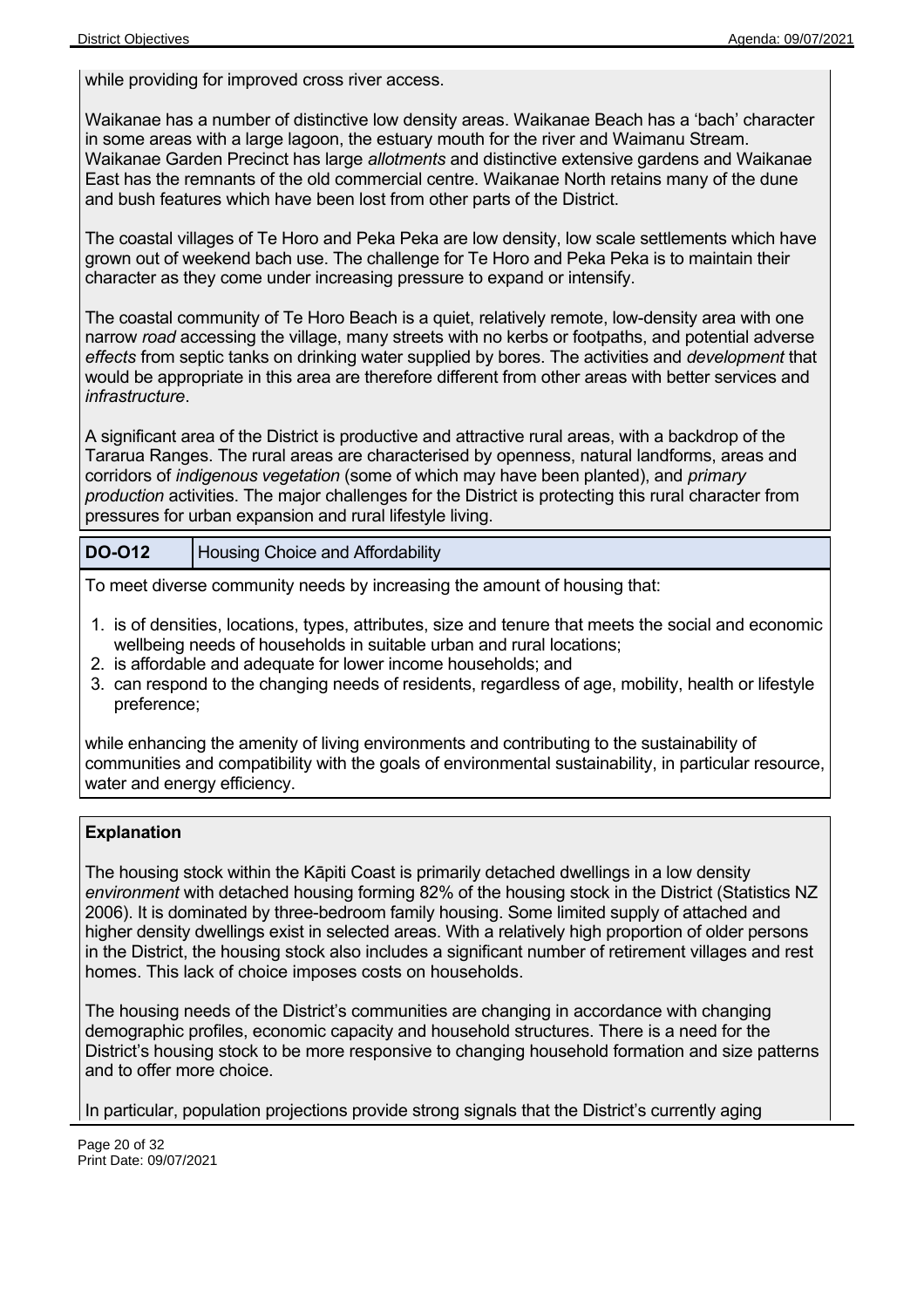population will continue to expand relative to other age groups, over the coming 30 years. No matter what economic future may eventuate, it seems certain that the District will contain a large retired sector, and planning for housing and the urban *environment* needs to recognise this. This includes housing which is adaptable to the needs of residents as they change over time, such as the adoption of universal design principles.

Housing affordability encompasses the full costs associated with housing, including housing payments (rent/mortgage), operating costs (heating/electricity) and transport costs. As a result, housing affordability is affected by factors including energy efficiency, location in relation to employment and services and size and design relative to the needs of the household. However, the affordability of housing within the District is also governed by many factors beyond the control of the District Plan.

The District is also attracting a range of working households, partly due to improved transport links with central Wellington, but also due to the reasonably affordable housing stock present. The key segment of the community within the District likely to be affected by housing affordability concerns are working households on modest incomes and single-person households. To maintain options into the future to expand the District's workforce, there is a need to consider housing options for these households.

The provision of a range of housing types and built forms within the living *environment* can be achieved within a high amenity *environment*. Poor design of *subdivision* patterns and housing can lead to low amenity *environments*, particularly in high density or mixed use areas as environmental nuisances are less able to be absorbed within the locality. A high quality design does not have to result in expensive *development* and can produce affordable housing which meets the needs of households in a quality amenity *environment*.

#### DO-O13 | Infrastructure

To recognise the importance and national, regional and local benefits of *infrastructure* and ensure the efficient *development*, maintenance and operation of an adequate level of social and physical *infrastructure* and services throughout the District that:

- 1. meets the needs of the community and the region; and
- 2. builds stronger community resilience, while avoiding, remedying or mitigating adverse *effects* on the *environment*.

#### **Explanation**

*Infrastructure* is the physical *structures* and networks that support and provide essential services to the communities of the District. The efficient use and management of *infrastructure* has the potential to greatly affect economic productivity, environmental outcomes and a community's sense of wellbeing, while contributing significantly to a community's health and safety. The benefits of this *infrastructure* to the functioning of the District are therefore substantial.

It is recognised that the District shares boundaries with six other District *Council*s and it is important to acknowledge the importance of the *network utility* and *State Highway infrastructure* linkages crossing these boundaries and to ensure the appropriate integration, coordination and safeguarding of such assets.

The importance of consistency across district boundaries has been recognised in the development of Resource Management (National Environmental Standards for Telecommunication Facilities) (NESTF) Regulations 2016, National Policy Statement on Electricity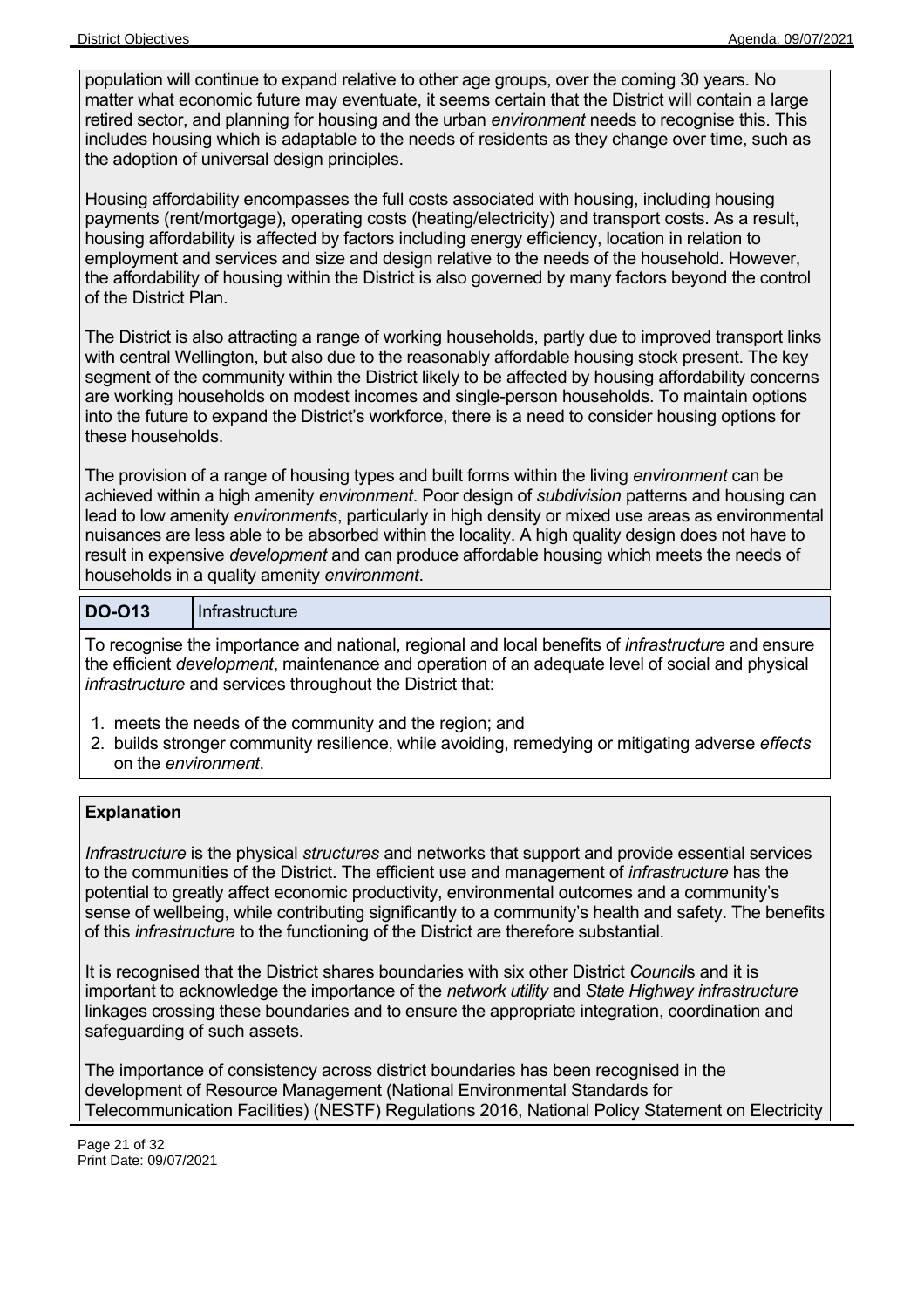Transmission 2008 (NPSET) and, Resource Management (National Environmental Standards for Electricity Transmission Activities) Regulations 2009 (NESETA). These regulations are binding and enforceable and must be read in conjunction with rules in the District Plan. The NESTF applies to telecommunication equipment *cabinet*s and allows for this equipment subject to certain size, location and noise standards. It also includes regulations in relation to radiofrequency fields generated by telecommunications facilities, which apply both within and outside of the *road* and applies radio frequency provisions to all telecommunications. The NESETA applies only to activities related to the operation, maintenance, upgrading, relocation or removal of an existing *transmission line* of the *National Grid* owned and operated by Transpower New Zealand Ltd.

While *infrastructure* can have significant local, regional and national benefits, it is recognised that the nature of some *infrastructure* generates adverse environmental *effects*. These *effects* may result from activities involved in establishing the *infrastructure*, be generated by the *infrastructure* itself, or be associated with the maintenance and operation of the *infrastructure*. Such activities may adversely affect landscape values, ecological resources, *significant indigenous vegetation*, *amenity values*, streetscape, heritage and public health and safety. There is also the potential for some activities undertaken in the vicinity of *infrastructure* to lead to adverse *reverse sensitivity effects* which may impinge upon public health and safety and restrict the operation of *infrastructure*.

There can be logistical or technical constraints on where *infrastructure* must be located to serve communities and to enable it to operate efficiently. The provision of *infrastructure* should also be integrated with urban growth activities. The *Council* seeks to ensure the benefits of *infrastructure* are recognised and appropriately weighed along with the logistical, technical and environmental constraints in any decision-making processes.

Network *infrastructure* associated with *water* supply, sanitation and drainage is a significant resource for the District and the costs of maintenance and upgrading this resource has substantial consequences for the communities of the District. The need to upgrade *infrastructure* to accommodate new *development* has a significant cumulative *effect* on the physical resources of the District, in addition to the environmental impacts in the immediate vicinity of the developed site. *Developments* may necessitate significant modification of the overall network and can lead to significant adverse *effects* on the receiving *environment* (i.e. *sewage / stormwater*) or resources (i.e. *water*). Increasing concern about social, environmental and cultural sustainability is driving changes and improvements in the performance of *infrastructure* services.

#### **DO-O14** Access and Transport

To ensure that the transport system in the District:

- 1. integrates with land use and urban form and maximises accessibility;
- 2. improves the efficiency of travel and maximises mode choice to enable people to act sustainably as well as improving the resilience and health of communities;
- 3. contributes to a strong economy;
- 4. avoids, remedies or mitigates adverse *effect*s on land uses;
- 5. does not have its function and operation unreasonably compromised by other activities;
- 6. is safe, fit for purpose, cost effective and provides good connectivity for all communities; and
- 7. provides for the integrated movement of people, goods and services.

#### **Explanation**

The road and rail network, together with the Kāpiti Coast Airport and pedestrian and cycleways, comprise the District's main transport *infrastructure*. The urban *centres* and communities of the

Page 22 of 32 Print Date: 09/07/2021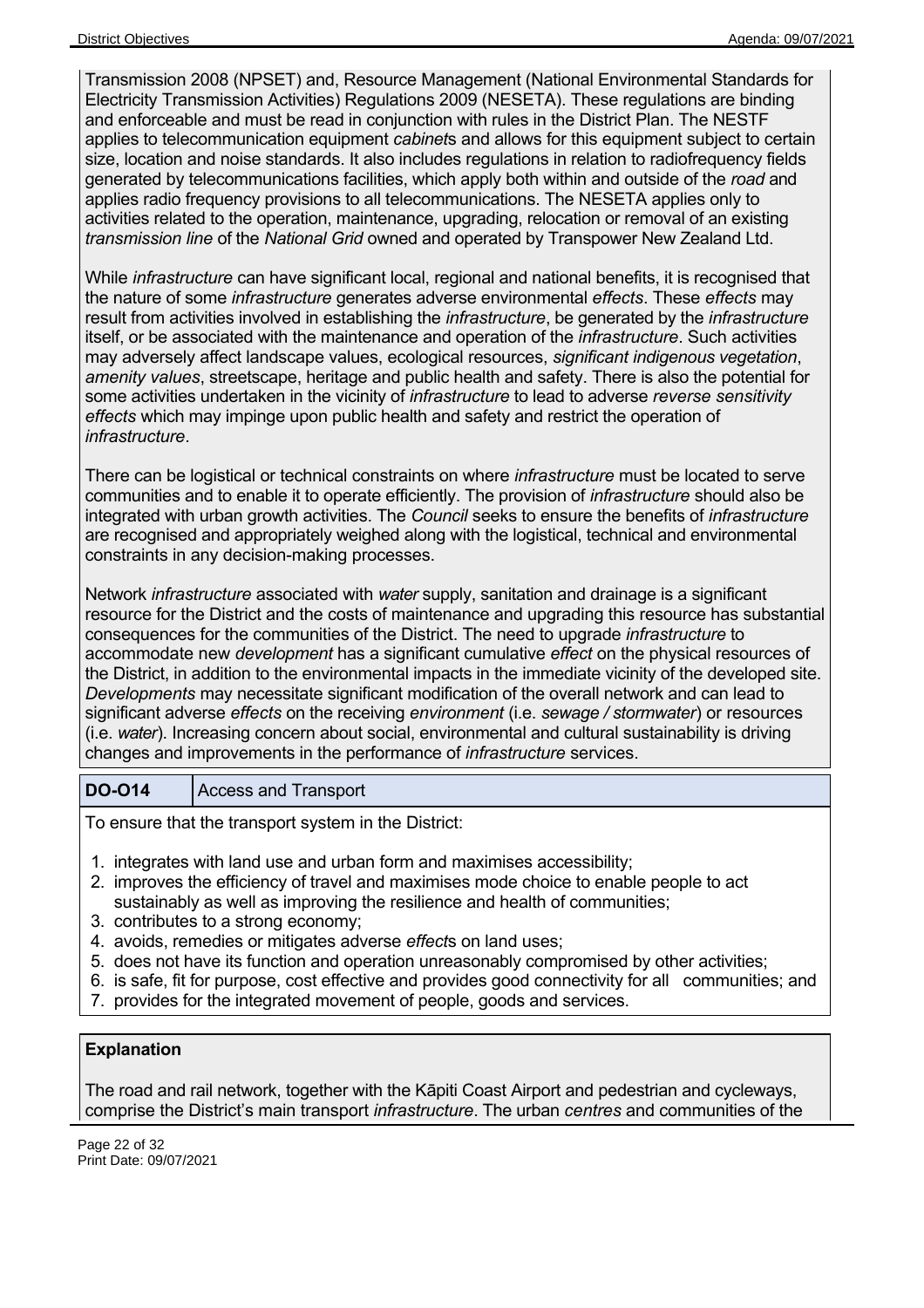District have developed around the transport routes established by the *state highway* and railway which provide the main linkages between the urban *centres* of the District.

The current pattern and scale of movement in the District is heavily dependent on motor vehicles powered by fossil fuels. This dependency has a number of adverse consequences for the long term viability of transportation and for the *environment*. These adverse *effects* will become increasingly more prevalent as a result of global issues and pressures including climate change and peak oil. There is a need to increase transport efficiencies by increasing the use and efficiency of public transport, increasing walking and cycling and minimising the need to travel through better integration of transport and land use planning.

An efficient and effective *transport network* is critical to the functioning of the District, to move people, goods and services in a safe and effective manner. Poor *land*-use decisions which are not linked to the capacity of the *transport network* can create problems for the overall system. Equally, transport *infrastructure* is a major shaper of the broad patterns and character of urban areas and can if poorly managed and located create pressure for new *development* in areas which create inefficient demand for community investment in other *infrastructure*. Regard must be had for the interrelationship between *land* use activities and the transport *infrastructure*. Decisions about urban form and the location of *land* use activities are all interconnected, and are all crucial in terms of reducing *infrastructure* costs and environmental damage.

The rail corridor is also a key part of the District's *transport network*, and therefore its efficient and safe operation must be protected from potential adverse *effects* of activities. *Council*'s role with regard to rail transport is largely an advocacy role. The *development* of the railway network is the subject of existing *designation*s for the land use and is determined by the railway operator - Kiwi Rail. The provision of passenger rail services is supported by Wellington Regional Council funding. *Council* supports the maintenance and enhancement of the rail services for both passengers and industry. The District Plan addresses, where appropriate these services through facilitating associated facilities. However, smart land-use management decisions, particularly in the location of *residential activities* and the management of urban densities, along with maximising access to rail stations, can help support and increase the viability and returns on rail investment.

The *Council*, in conjunction with interested community groups, individuals and landowners has developed an indicative cycleway, walkway and bridleway (CWB) network. The community have a strong interest in such a system and the *Council* has committed to significant implementation of the network. A key issue for the *Council* is to ensure the CWB network is considered and incorporated into the design of *subdivisions* and *resource consents* and in the design and development of the roading network, parks and reserves.

The specific resource management issues relating to access and transport in the District are:

- ensuring equitable access to services by all;
- availability of public transport alternatives and a CWB network for residents of the District to travel between and within communities of the District;
- future of *State Highway* 1 (SH1) and the Expressway in terms of separating through traffic on roads of the District from local traffic, traffic generation of Expressway interchanges (on local *road transport network*) and increased demand for commercial *development* at the interchanges;
- need for high quality *State Highway* network which connects safely and efficiently with the District *road* network through appropriate arterial routes;
- the need for and *effects* of additional transport linkages between and within communities of the District;
- the *effects* of *subdivision* and development on the *transport network* and vice versa;

Page 23 of 32 Print Date: 09/07/2021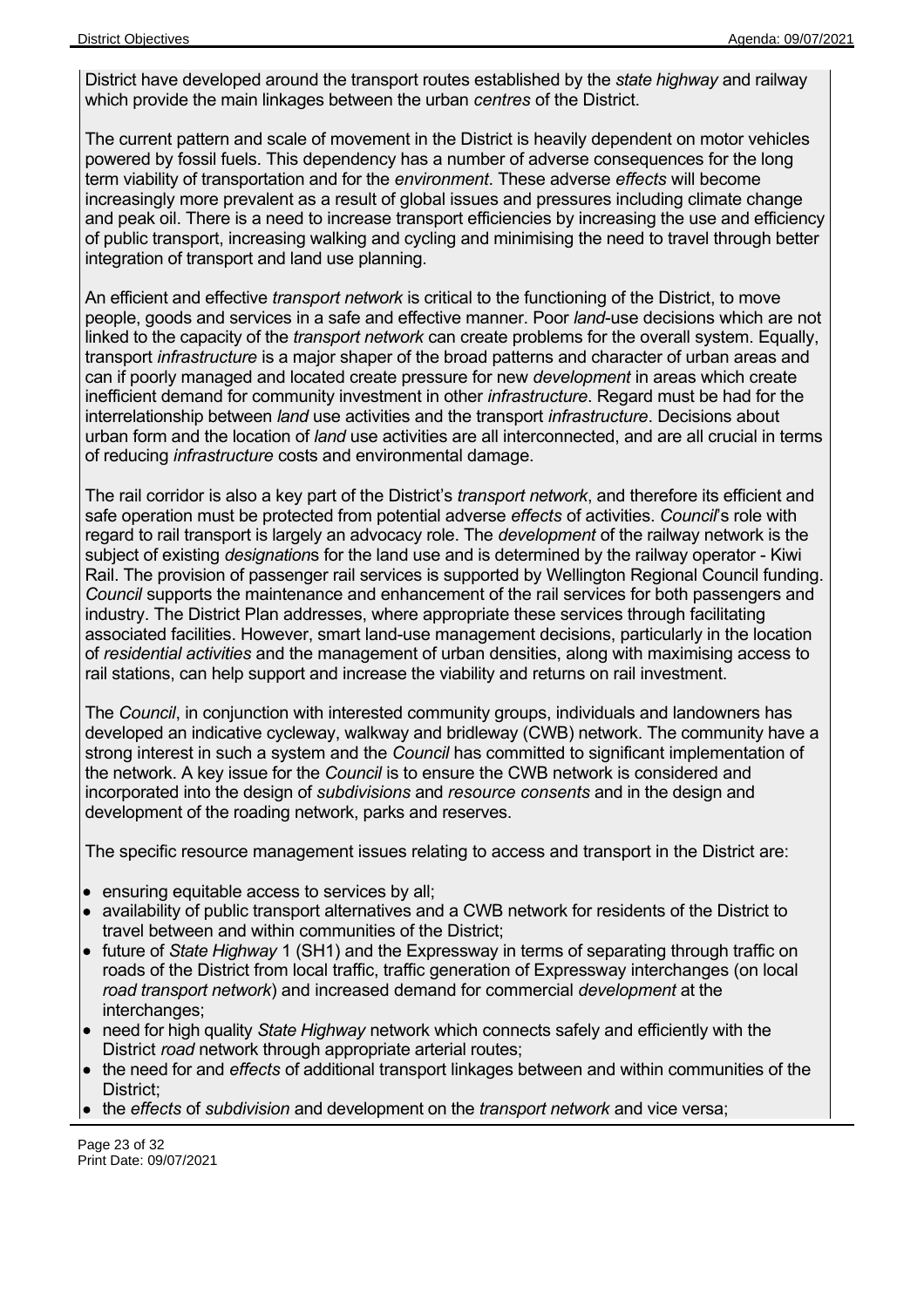- traffic congestion and hazards at key *road* intersections;
- road damage and noise from heavy vehicles travelling through the District (and more acutely in the urban areas);
- transport system dangers and conflicts over conflicting modes and land uses (e.g. cyclists commuting on *State Highway* 1 and local shops requiring access to/from *State Highway* 1);
- adverse *effects* of other activities on the safety and efficient use of the *State Highway* system for traffic movement throughout the District;
- demand for access to and between recreational *open spaces,* including the CWB network;
- the future of Kapiti Coast Airport and the *Paraparaumu Sub-regional Centre* and *effects* on the safe and efficient operation of the surrounding *development* and associated activities;
- consolidating *infill*, mixed use and higher density *developments* near public transport hubs (e.g. railway stations and bus routes) to increase more sustainable modes of transport and reduce the demand for more private motor vehicle trips.

The Kapiti Coast Airport is a valued transport asset for the District. The main resource management issues associated with the Kapiti Coast Airport are:

- providing an optimum balance between allowing for reasonable noise associated with *aviation activities*, and managing the adverse *effects* on surrounding occupiers;
- controlling noise sensitive activities within the Airport Zone;
- managing the relationship between the Kapiti Coast Airport and the surrounding area, for example through the provision of a buffer between the site and surrounding areas;
- establishing open space and public access generally within the Airport Zone, subject to safety and operational considerations, and establishing links with existing CWB linkages;
- managing development, including the timing of development, so that it occurs with appropriate provision for infrastructure and services, including upgrades to transport and infrastructure;
- managing development to avoid, remedy and mitigate the *effects* of airport development on transport and service infrastructure;
- managing environmental *effects* including protection of the Wharemauku Stream, *stormwater*, flooding and *water* quality issues, and potential for protecting and enhancing the biodiversity within the *site*;
- airport safety;
- providing appropriately for the archaeological and *tāngata whenua* values associated with the Kapiti Coast Airport, particularly in respect of the area to the south of Wharemauku Stream and in the area to the west of Magrath Avenue;ensuring that commercial activities provided at the Kāpiti Coast Airport are compatible with airport operations, and
- ensure that the Airport Mixed Use Precinct is complementary to the role and function of the Paraparaumu Sub-Regional Centre.

### **DO-O15** | Economic Vitality

To promote sustainable and on-going economic development of the local economy, including the rural sector, with improved number and quality of jobs and investment through:

1.

- a. encouraging *business activities* in appropriate locations within the District, principally through differentiating and managing various types of *business activities* both on the basis of the activity, and the potential local and strategic *effect*s of their operation;
- b. reinforcing a compact, well designed and sustainable regional form supported by an integrated *transport network*;
- c. enabling opportunities to make the economy more resilient and diverse;
- d. providing opportunities for the growth of a low carbon economy, including clean technology;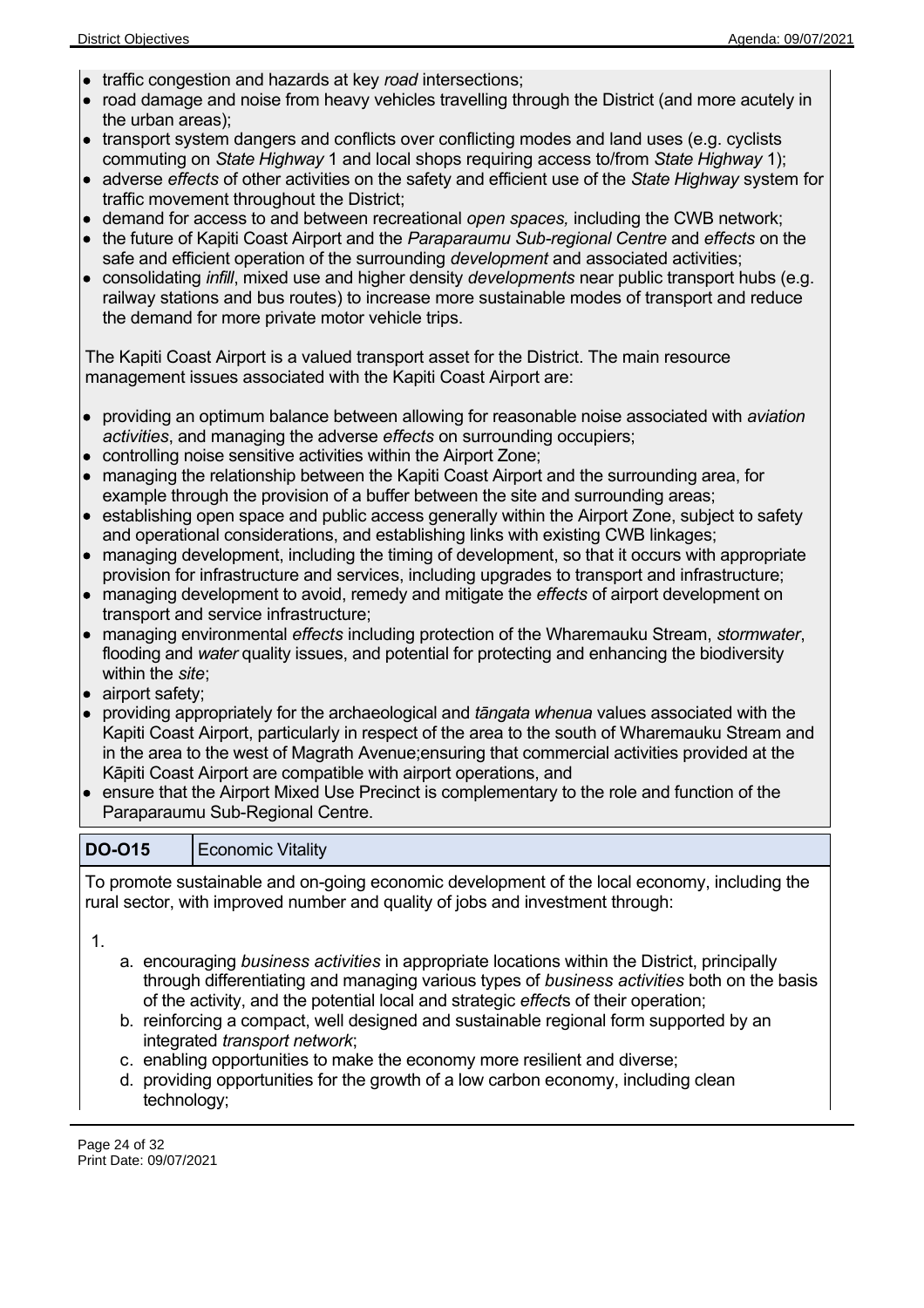- e. minimising *reverse sensitivity effect*s on *business activities*, including *primary production activities* ; and
- f. enhancing the amenity of *Working Zones*;

while:

2.

- a. ensuring that economic growth and development is able to be efficiently serviced by *infrastructure*;
- b. encouraging commercial consolidation and the co-location of community services and facilities primarily within the *Paraparaumu Sub-Regional Centre* and *Town Centres*; and
- c. managing contamination, pollution, odour, noise and glare, associated with *business activities,* including *primary production activities*.

#### **Explanation**

The Kāpiti Coast has a narrow economic base which is largely reliant on retail, the aged care and social services sector, and the residential construction sector for employment. The District's *centres* are heavily skewed to *retail activity* with limited business services and other activity. This makes them very reliant on the fortunes of the housing market and constraints on retail spend. The issues for the District are:

- difficulty in maintaining and enhancing the District's *centres*. The District's *centres* are important as points of investment, as transport nodes and as places of community and civic focus;
- pressure to maintain high levels of *development* and urban growth as a way of maintaining businesses and employment;
- limited job opportunities which results in young people leaving the District and large numbers of people commuting to Wellington for work;
- an aging population; and
- difficulties in encouraging businesses to start, remain in or come to the District.

The important role played by support and consumer-facing businesses is recognised. However there is a desire to create more employment in the District and to broaden the range of jobs available. A larger and more diverse local economy is less subject to external shocks such as peak oil, volatility in price and supply of other essential resources, and the need to fund expensive climate change adaptation measures. Economic development results in interesting and rewarding jobs and careers and it becomes easier for the community to afford amenities and *infrastructure*. Job creation, wealth attraction and greater District self-sufficiency in employment will better secure the future of the Kāpiti Coast residents.

Specifically, the *Council* sees a future economic growth aspiration of the District as a place of creativity and innovation. This prospect would be based on a sustainable District economy that is led by industries at the forefront of the business world of tomorrow, where new and emerging technology is welcomed and used, where entrepreneurs can work with likeminded people to develop clean technology, and where people in the District are employed locally in good quality jobs.

The District has a major resource in the food and fibre producing potential and capacity of its rural lands. These resources have the potential to support the development of a larger horticulture sector and a sustainable local food economy. Consideration should therefore also be given to the rural *environment*. The District's economy could benefit from a deliberate effort to add value to products made or grown in the District in order to improve the return per hour of labour invested. The *Council* recognises the importance of its role in controlling land use to enable and facilitate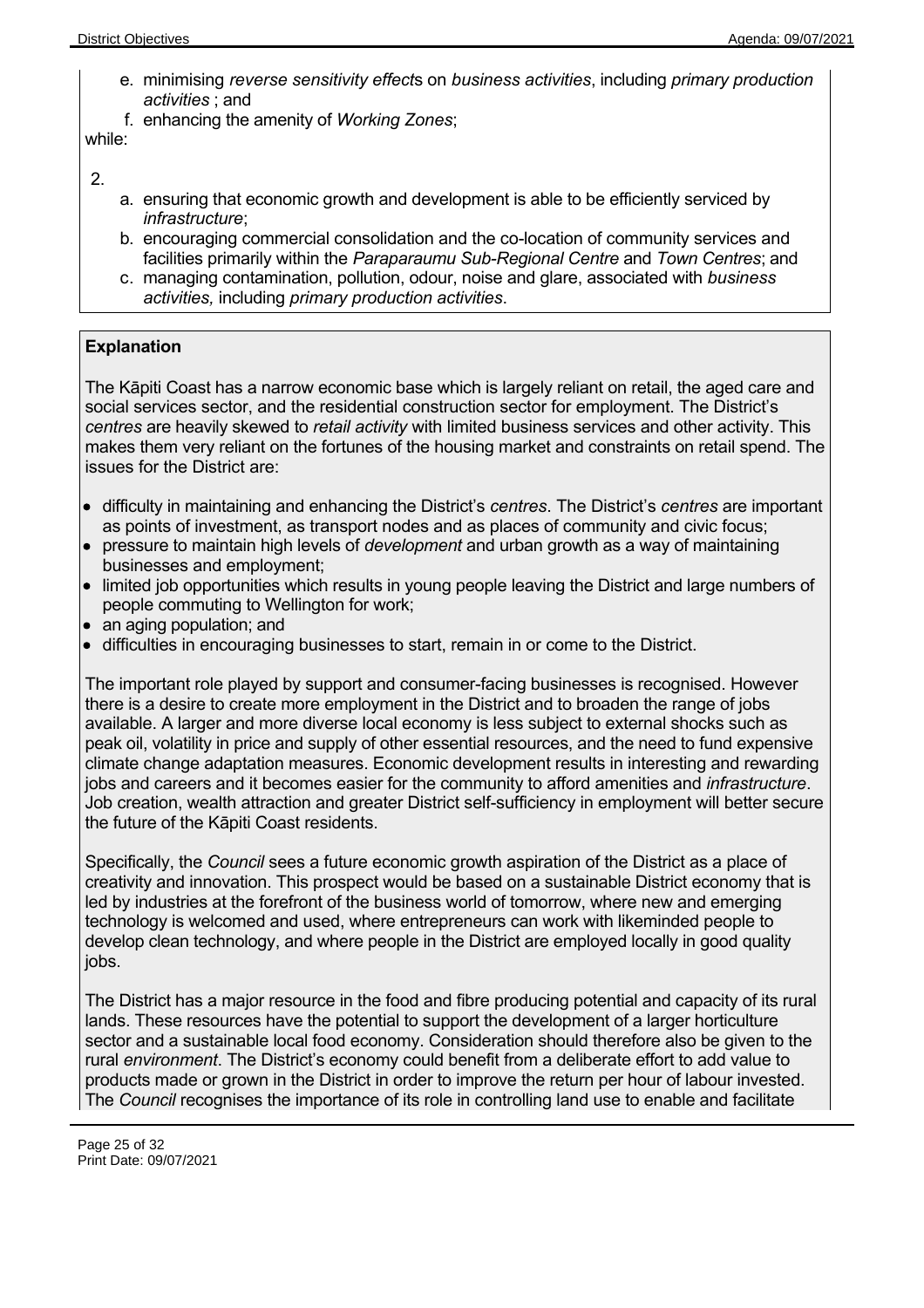new opportunities to grow the local food economy.

The *centres* of the District provide a base from which business and a wide range of other commercial and related amenities operate. Improving the range of activities that take place in the District's *centres* and improving their appearance and liveability will benefit the District in the following ways:

- increase the sense of belonging and commitment to live and invest locally;
- increase investment flows and opportunities for business;
- provide local employment;
- support passenger transport hubs and increase access to local businesses; and
- increase housing choice for the workforce.

The District is faced with the on-going challenge of the need to take into account the changing regional, national and global context. Such changes include increasing scarcity and cost of fossil fuels and the transition to a low carbon economy. This presents opportunities to build on traditional areas of strength as well as new areas such as local value added food production. Further, increasing fuel costs will increase the need for local employment and new businesses in the District's *centres*.

Part of sustainable development is enabling people and communities to provide for their economic wellbeing. Economic development makes an important contribution to delivering a thriving and resilient future for the Kāpiti Coast. There is a need however, to achieve a balance between social, economic, cultural and environmental wellbeing in the sustainable development of the District. The local economy and economic growth should, as far as possible, avoid environmental harm and develop within the basic capacity and thresholds of natural resources to support such growth.

In relation to State Highway 1, expressway interchanges tend to attract commercial development, particularly retail activities to locate around them. The Council has a clear policy of consolidation of such activity around its town centres as a way of reducing adverse environmental, social and economic *effects*. Accordingly, commercial development is not envisaged at the base of interchanges. This is essential to prevent sporadic and unplanned commercial activity outside existing town centres.

#### **DO-O16** Centres

To have vibrant, safe and economically sustainable *centres* that function as key employment and economic nodes and as a focus for social and community life, as public transport and local service hubs, and as places for living, entertainment and recreation that:

- 1. provide the primary focus for *commercial (*excluding *industrial)*, *retail* and community activities within the District;
- 2. support community cohesion and a sense of place;
- 3. reinforce a compact, well designed and sustainable District and regional form, through promoting and reinforcing a close proximity and good accessibility between living, business and employment areas;
- 4. encourage economic opportunities and *business activities* in a manner which promotes:
	- a. the *Paraparaumu Sub-Regional Centre* as the principal commercial, retail, cultural, civic and tourist centre for the District, to be developed in a manner that:
		- i. achieves an integrated and compact *metropolitan centre zone*, linking all Precincts through a well-connected pedestrian and *transport networks* offering a choice of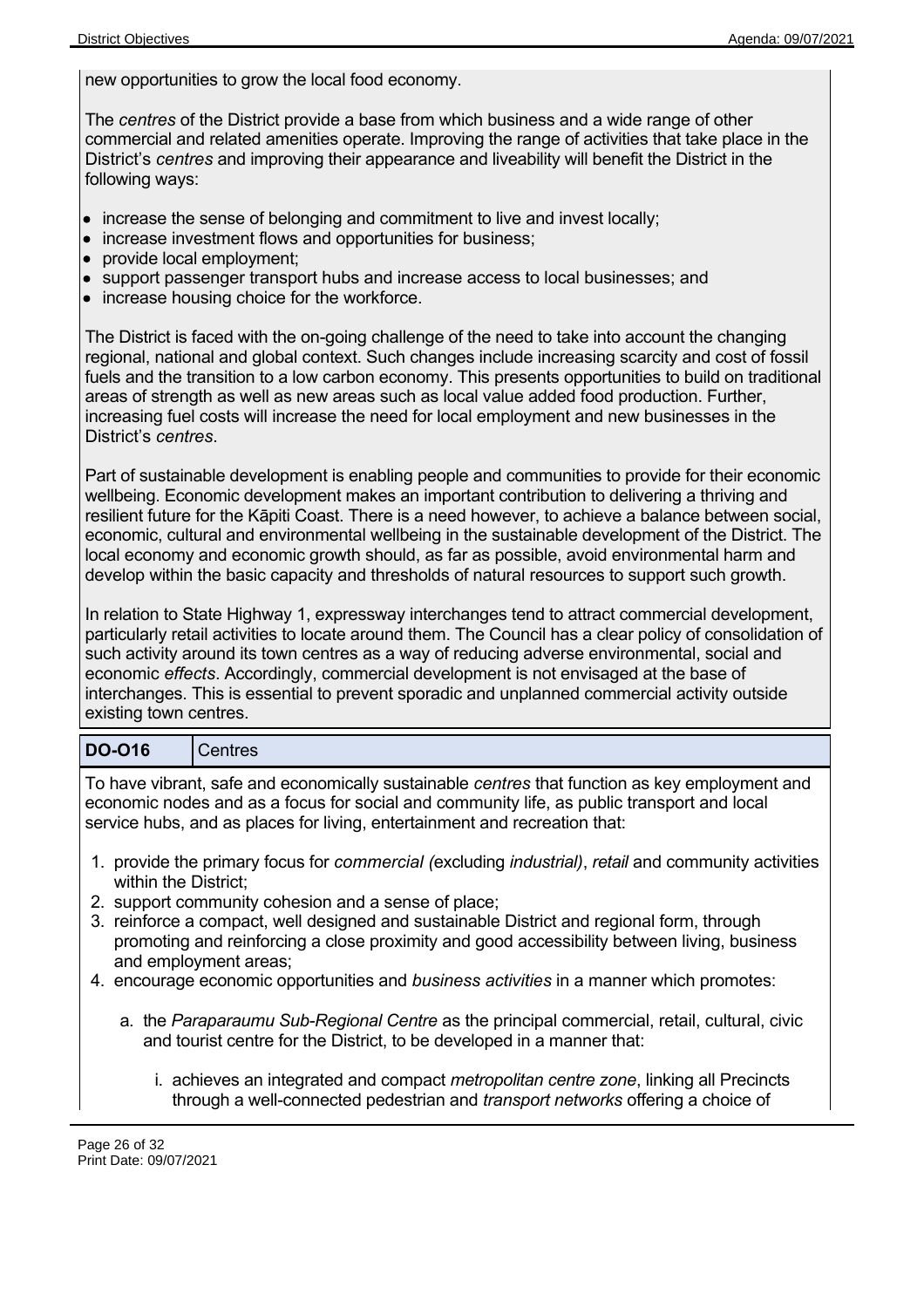efficient routes and a quality built environment;

- ii. provides for a broad range of mutually compatible activities that are integrated with pedestrian and public transport;
- iii. is supported by opportunities for medium density residential living;
- iv. consolidates community activities within Precinct B; and
- v. provides for *commercial* (excluding *industrial*) and *retail activities* in Precincts A1, A2 and C, with some restrictions on the scale and nature of *retail activities* in Precinct C
- b. the District's *town centres* at a scale and form that provides the urban focus for the commercial (excluding *industrial)*, tourism, education, entertainment, community and civic activities as well as opportunities for medium density residential living, where these meet the needs of the surrounding township community; and
- c. District's *local centres* to provide for *commercial activities* (excluding *industrial activities*), within a residential context, to primarily serve the local convenience, community and commercial needs of the surrounding residential community.

#### **Explanation**

The District has a number of *centres* of varying scale, ranging from those with a sub-regional and district wide influence to those with a neighbourhood function. The Kāpiti Coast's urban form reflects its history of small coastal bach settlements and the *centres* that grew up along the railway line. The historic village identity of the settlements in the District is closely tied to the individual identities of many of the *centres* in the District.

These *centres* are where the exchange of goods and services and associated land-use *effects* are concentrated. They also have a significant social component as a focus of many community activities, and the physical amenity and character of these areas is crucial to the perceptions people have of the urban communities and District as a whole. This includes the visual appearance, convenience and safety of *buildings* and physical setting and variety of activities/mixed uses in close proximity in each centre.

The Local Outcomes Statements for each community across the Kāpiti Coast sets out their desire to retain the coherence of their neighbourhood character and to retain a valued sense of place. A key challenge for the District is to ensure that *development* enhances the local sense of place which people can strongly associate with and feel part of. New *development* in *centres* does not have to replicate existing conditions to achieve a sense of place and sometimes, it is just as important to add new elements to the built *environment* and to stimulate the development of a 'future context'.

The District's *centres* support activities outside of usual retail and office business hours. Mixed use buildings provide a variety of activities within *centres*. An ongoing issue for the *Council* is to ensure that *buildings* are located and designed to be suitable to the use mix and ensuring privacy and noise mitigation. Mixed use development within the *centres* is preferred in locations which are close to public transport and *open spaces.*

The role of each of the *centres* within the District is set out in the *centres* hierarchy. Development that is inconsistent with the role of a *centre* could weaken the role and viability of other *centres* in the hierarchy and may have a range of adverse *effects* including cumulative *effects*, on both the *centre* and other *centres* within the District. Specific consideration needs to be given to the *effect* of development pressures, such as those created around the Expressway interchanges, which may affect the viability and vitality of the District's *centres*.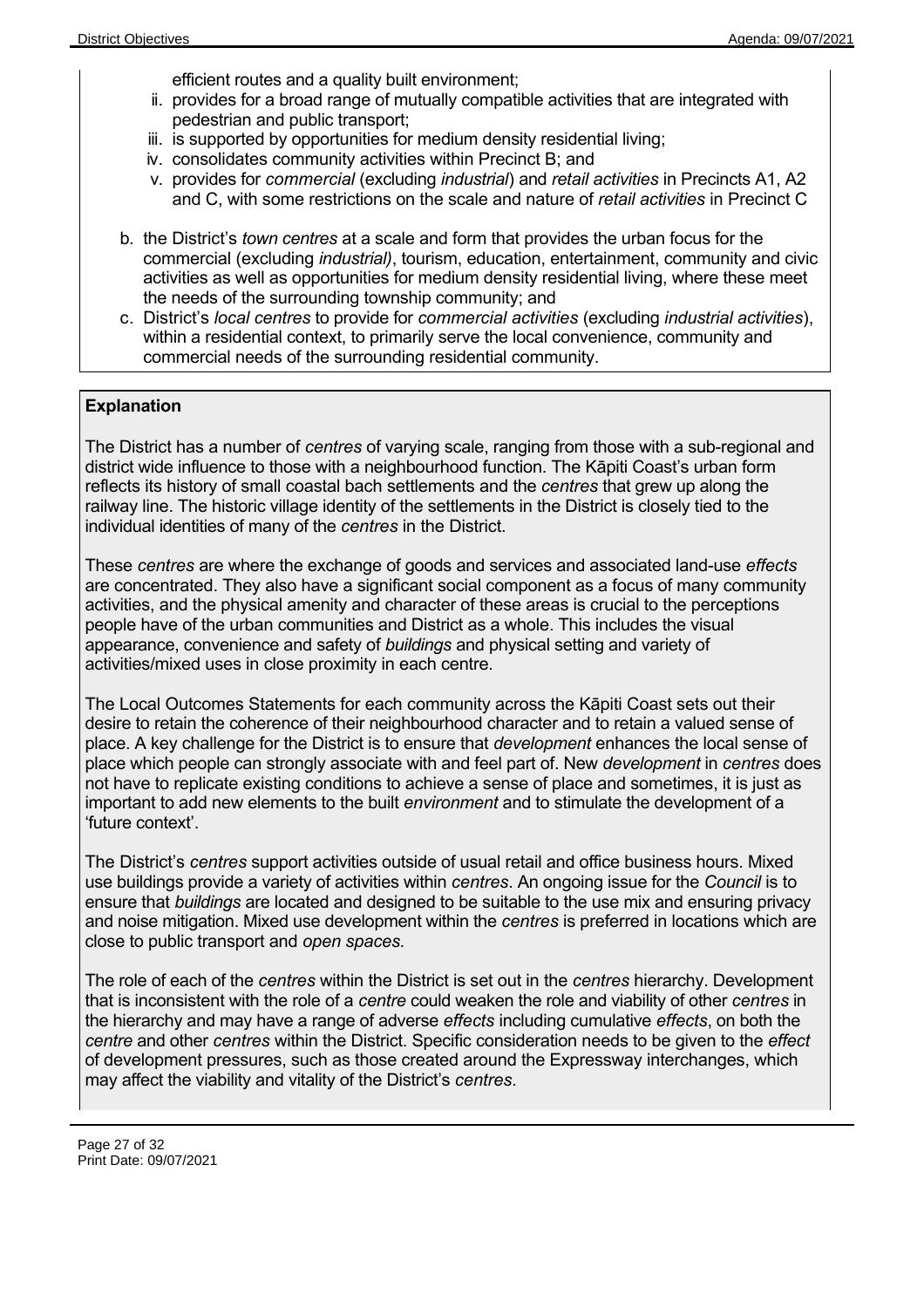A key opportunity provided for is the further development of the Paraparaumu Sub-Regional Centre as the District's principal commercial and retail centre. To guide this further development a Structure Plan has been prepared. The Structure Plan identifies four precincts (Precincts A1, A2, B and C) each of which provides opportunities for a range of activities to establish, including *commercial* (excluding *industrial*) and *retail activities*, but with some limitations on the type and scale of retail activities within Precinct C. These limitations will ensure that *retail activities* that establish within Precinct C do not adversely affect the viability and vitality of Precincts A1 and A2.

Furthermore, outside identified centres, commercial in particular *retail activities,* are limited. There are numerous adverse *effects* of dispersed and out of *centre* business development, including:

- increased demand on the *transport network* due to the increased number and length of trips required to access dispersed activities;
- loss of accessibility to services and facilities due to dispersed nature not being efficient for public transport service; and
- loss of economic agglomeration benefits resulting from the co-location of complementary activities.

Further adverse *effects* include increased environmental nuisances affecting sensitive land uses such as residential areas, declining *amenity values* in *centres*, inefficient use of existing *infrastructure* provided in identified *centres* and *working zones*, reduced certainty of re-investment in public *infrastructure* and public investment in identified *centres* and *working zones*.

The extent and range of *commercial activities* (excluding *industrial activities*) provided for within the District's Industrial/Service Zones, and the Airport Zone, is limited to manage *reverse sensitivity* issues, scarcity of the industrial land resource, and to ensure that such areas avoid adverse *effects* on the function and amenity of the *Paraparaumu Sub Regional Centre* and *Town Centres*.

The distribution and location of *business activity* plays a key role in the form and growth of the District's urban areas. *Business activity* is vital to the effective and efficient functioning of the Community through providing for social and economic wellbeing. Intervention with regard to the distribution, scale and function of *business activity* is critical to promote sustainable resource management and the integrated management of *effects*. Such intervention is therefore undertaken for two reasons:

- a distribution of *business activity* that integrates with strategic and community *infrastructure*, and existing residential and *town centre* and industrial environments is more likely to secure desired outcomes and sustainably manage *effects*; and
- that if left unimpeded, resulting *development* patterns, despite the extent and scale of growth pressures, are likely to produce adverse environmental *effects*, and costs to the community.

The grouping of a wide range of facilities in integrated *centres* will benefit the community by encouraging economic and shared use of facilities, providing a meeting place for communities and encouraging ready access by both public and private transport.

An ongoing challenge for the *Council* is ensuring the consolidation and intensification of *business activities* to enable the development of vibrant and viable *centres* and the efficient use of *infrastructure* and facilities. Compact and well designed *centres* also promote the efficient use of energy and reduction of vehicle emissions.

An efficient urban form is also one which is easily accessed by active, public and private transport modes. A centre which is easily accessed ensures that the community and catchment it serves is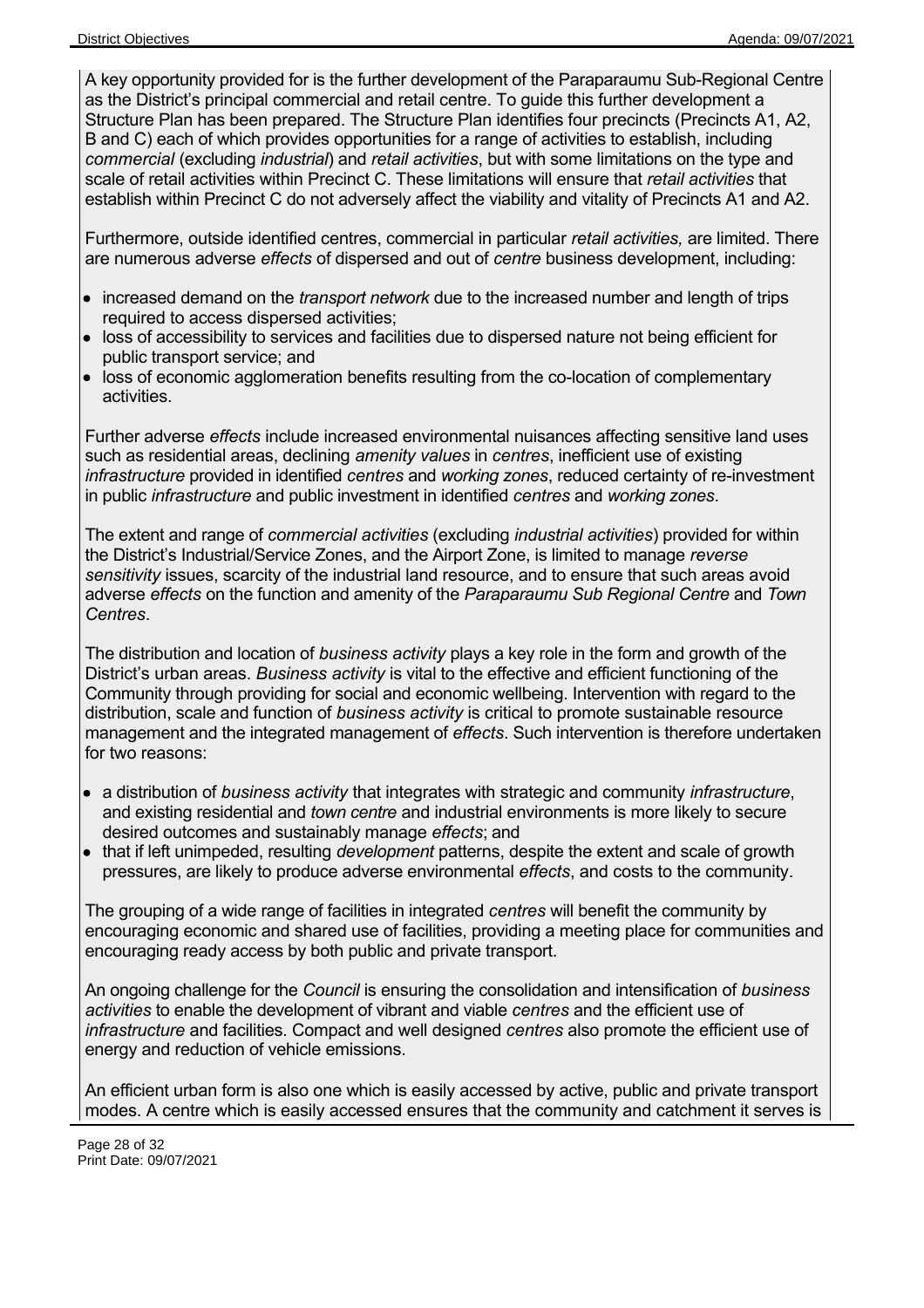able to access and support the businesses and facilities within the centre.

Pedestrian priority in *centres* means high traffic generating activities need to be carefully managed. *Supermarkets*, shopping malls and *department store*s are all forms of *retail activity* which are high generators of vehicle traffic. Development should be located and designed in such a way that potential adverse *effects* on the road network, particularly traffic movement, efficiency and safety, and adverse *effects* on pedestrians and passenger transport users, are appropriately managed.

The level of amenity provided by *developments* can influence the success of a *centre* as a destination for the local and wider community. Built form that is conscious of the local surroundings and heritage contributes to a high level of amenity within the centre. Where communities and businesses have a choice of *centres* to patronise or invest in, the level of amenity significantly contributes to the viability of the centre.

The streetscape is the key location for public interaction within *centres* and the interface between the *transport network* and the businesses. The development of a high quality public streetscape is critical to the development of a high amenity and accessible *environment* and therefore a vibrant and economically viable *centre*.

#### **DO-O17** Open Spaces / Active Communities

To have a rich and diverse network of *open space* areas that:

- 1. is developed, used and maintained in a manner that does not give rise to significant adverse *effect*s on the natural and physical *environment*;
- 2. protects the District's cultural, ecological and *amenity values*, while allowing for the enhancement of the quality of *open space* areas;
- 3. supports the identity, health, cohesion and resilience of the District's communities; and
- 4. ensures that the present and future recreational and *open space* needs of the District are met.

#### **Explanation**

The District's network of *open space* is diverse, and covers a broad expanse of public and private land. As part of its core asset management function, the *Council* acquires, maintains and enhances a number of these spaces for public use, including:

- local neighbourhood parks;
- sports grounds and playgrounds;
- bush and coastal reserves; and
- cemeteries, destination parks, utility and other reserves.

In addition, large areas of *open spaces* in Kāpiti are managed by other public entities, including the Wellington Regional Council and the Department of Conservation. The former administers Queen Elizabeth Park, a 650 hectare reserve linking Paekākāriki to Raumati. The most significant *open space* areas of the District are Kāpiti Island and Tararua Forest Park; managed by the Department of Conservation.

These features are major contributors to Kāpiti Coast's recreational and conservation values and are enjoyed by the local population and national and international visitors alike. They also contribute markedly to the identity and sense of place enjoyed by Kāpiti residents.

A predominant physical characteristic of *open spaces* in Kāpiti is the minimal presence of *buildings* and *structures*. However, most (if not all) of these places contain such features as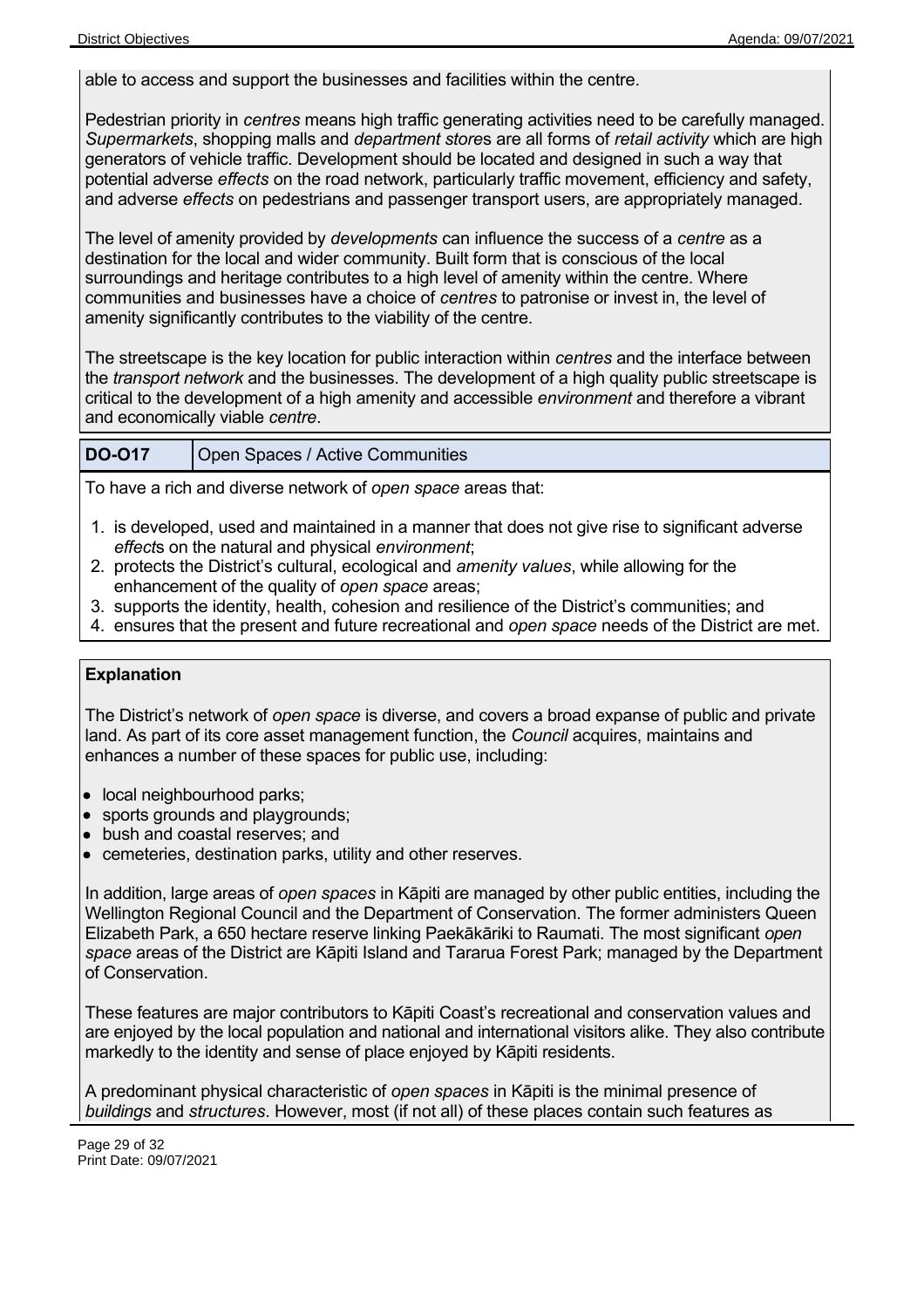clubrooms, toilets, gymnasia, pools, tramping huts, tracks, play equipment, benches, lighting, rubbish bins and so on. Where appropriately located, these *structures* enhance amenity and functionality for *open space* users, enabling a greater diversity of activities and a higher quality recreational experience.

The District's expanding network of cycleways, walkways and bridleways is also a vital component to the wider *open space* network. These assets not only provide physical connections among and between communities, but also offer viable active transport opportunities in lieu of private vehicle travel – an outcome that promotes improved air quality (from reduced vehicular emissions) and enhanced community and individual health, wellbeing and resilience.

From a strategic perspective, it is recognised that the regional *open space* network suffers from a lack of integrated strategic planning, further compounded by a lack of mechanisms available to share best practice and resources. Kāpiti shares District boundaries with a number of other local authorities, including boundaries that effectively dissect areas of *open space*. An issue for the Kāpiti Coast, therefore, is to understand the ways in which the District's *open spaces* can best be managed to meet the needs of its residents whilst also recognising the benefits of incorporating the wider strategic aspirations of the Region.

Though the rate has slowed in more recent years, Kāpiti has experienced rapid population growth since the first *RMA* District Plan was made operative. This growth has led to an increased demand for greenfield development and *infill* housing, and an associated need to monitor the provision, quality and variety of *open spaces* in Kāpiti.

Despite the generous amount of *open spaces* the District enjoys, the distribution of these areas is not evenly spread geographically. Areas like Queen Elizabeth Park and Kāpiti Island are significant amenity resources; however, they are not readily accessed by every member of the community. As the District's population grows, there is therefore a continuous need to review the spatial provision of parks, reserves, playgrounds and other *open spaces* to ensure all residents and visitors have reasonable access to a variety of public spaces.

Similarly, the quality of *open spaces* in Kāpiti is a consideration that demands ongoing attention. Most facilities require periodic maintenance to retain healthy, user-friendly environments, which is generally funded by public rates and other government funding. With more intensive urban areas anticipated in parts of the District over the foreseeable planning horizon, existing *open spaces* in these settlements will need to be upgraded and enhanced to cope with increased usage and evolving recreational preferences. Moreover, where new *development* is to occur in greenfield areas, a balance must be reached between the provision (both in amount and location) of land for new *open space* uses and the improvements made to that land to enhance amenity and recreational opportunities. This is an ongoing challenge for the *Council* in terms of allocating funding from reserve contributions to best meet the needs of the Community.

The District's cultural, socio-economic and generational diversity collectively equate to competing desires for the use of public *open space*. Some residents prefer active recreational opportunities afforded by sports fields, playgrounds or bike trails, while others enjoy more passive activities like walking or picnicking. Others still value the contribution that *open space* areas make to the overall spaciousness of the Kāpiti Coast, the contrast this provides to its more urbanised areas and the potential these open spaces carry for the enhancement of the District's indigenous biological diversity.

Resource management issues relevant for *open spaces* on the Kāpiti Coast are not limited to local influences. In an increasingly globalised society, world-wide economic and resource management issues can affect the resilience of the District's communities. Peak oil and global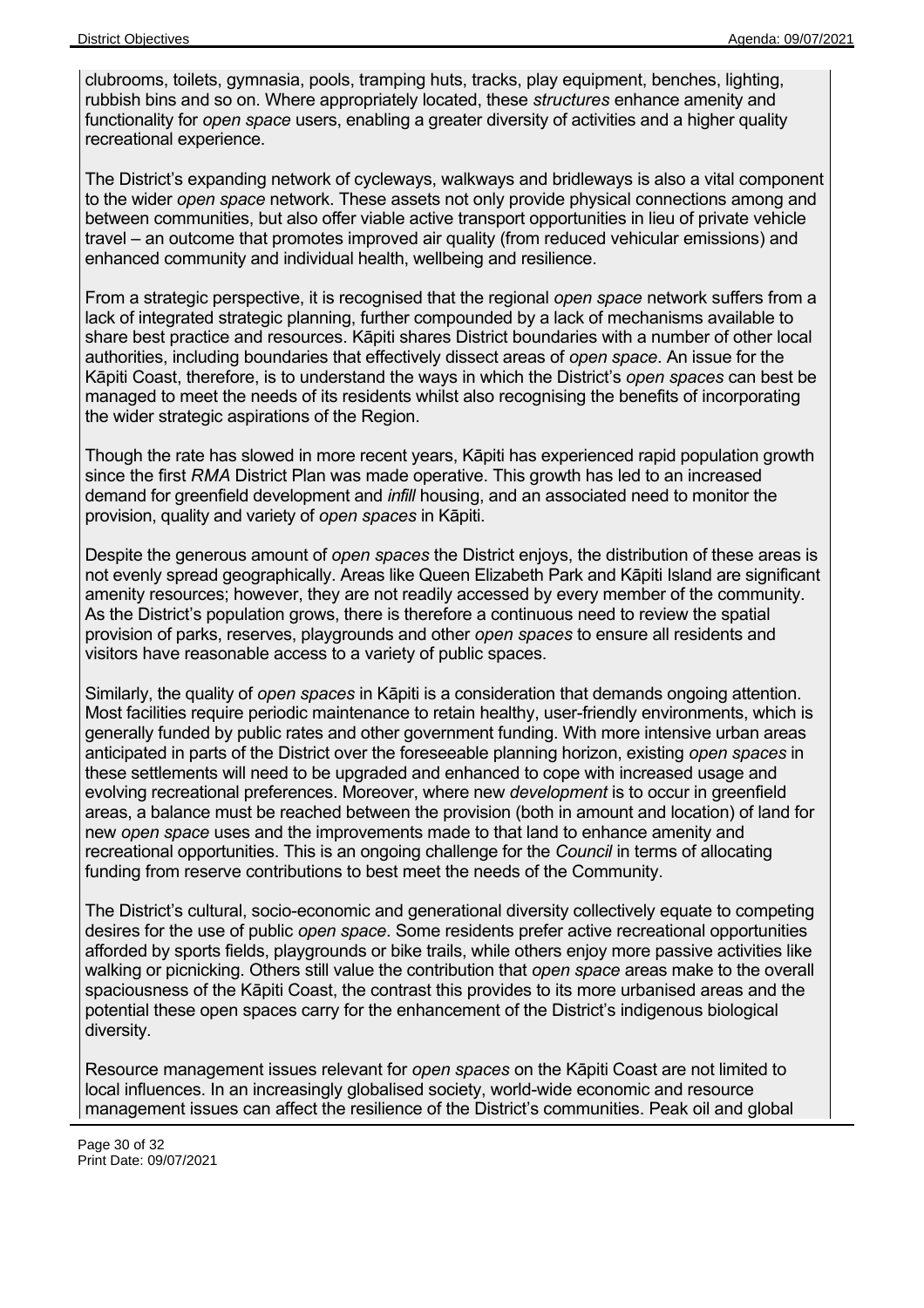climate change is likely to have an impact on the wellbeing of Kāpiti residents, and on the local natural and physical *environment*. In considering the specific relevance that the *effects* of climate change and peak oil have on *open spaces* in Kāpiti, thought must now be given to whether the core functions of some of these areas can evolve to facilitate a more resilient District.

*Open space* in and around urban areas is also an increasingly important asset to ensure community health and wellbeing. With increasing proportions of the District's population living in urbanised areas having limited private *open space* available on typical residential *allotments*, public *open spaces* – including active transport facilities – are needed to facilitate healthy, active living opportunities. While the urbanisation of Kāpiti and wider New Zealand may provide for the social, cultural and economic wellbeing of communities in many instances, urban areas need to be developed in a manner that enables healthy living.

#### **DO-O18** Renewable Energy, Energy Efficiency and Conservation

Increase the development and use of energy from renewable sources, including on-site systems, and efficiency and conservation of energy use while avoiding, remedying or mitigating adverse *effect*s on the *environment*.

#### **Explanation**

A secure, reliable and sustainable energy supply is vital to the functioning of the District. It enables people and communities to provide for their social, economic and cultural wellbeing and for their health and safety. The path to creating a more sustainable energy future is through using energy more efficiently and by generating more energy from renewable sources. This has the potential to allow communities to move towards self-sufficiency in the use of energy for the benefit of the whole District and to encourage economic development within the District.

*Council* must have regard to energy efficiency, climate change, and the benefits of the use and development of renewable energy under the *RMA*. The New Zealand Government has confirmed its commitment to increase the proportion of electricity generated from renewable sources in order to meet its obligations under the Kyoto Protocol and has set in place a policy framework and a programme to reach its targets. A number of national policy documents provide direction in terms of how we should respond to the challenges of reducing greenhouse gas emissions.

The Wellington Region, including the Kāpiti Coast, is recognised as having resources that are suitable for renewable electricity generation, in particular wind, solar, wave and hydro energy. There is potential to reduce electricity related greenhouse gas emissions and meet future energy demand through maximising renewable electricity generation at the domestic, community and *commercial scale* using the renewable resources in the District. The District's urban environments offer opportunities for *domestic scale renewable electricity generation activities*. The Rural *zones* have the most potential of any *zone* in the District for commercial renewable energy developments and *community scale* renewable energy generation development.

The use and development of renewable energy can be in a number of different forms. At the *domestic scale* there are various ways to use natural sources of heat, including the orientation of *buildings* towards the sun to assist with heating cooling and natural lighting. Significant gains can also be made through solar water heating or solar panels on *buildings.* Domestic small scale turbines may become more common. The scale of such facilities is unlikely to create significant adverse *effects* in rural areas where distances from neighbouring *sites* and screening vegetation could avoid or mitigate visual and noise *effects*.

*Renewable electricity generation activities* at community and *commercial scales* are unlikely to be